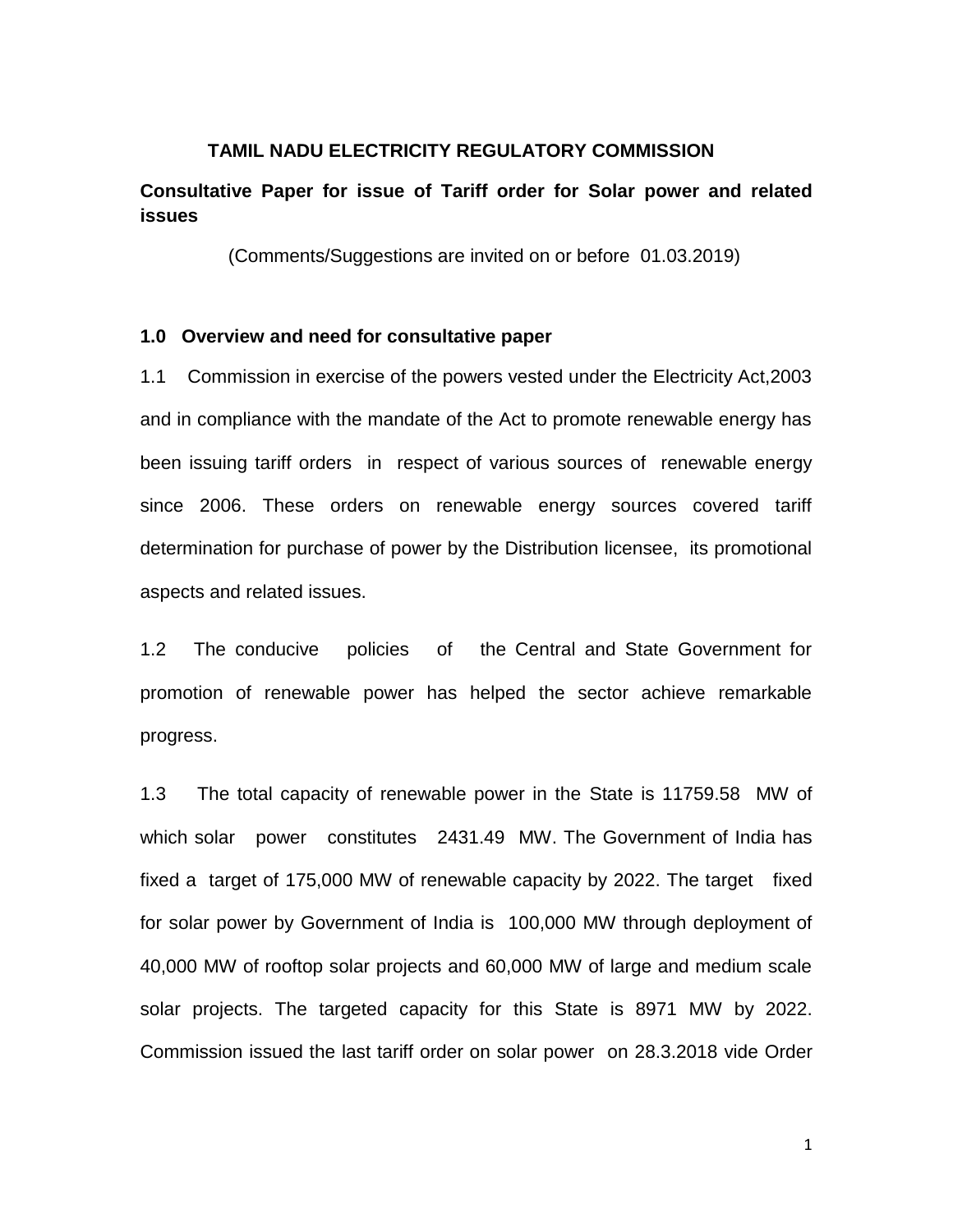No.5 of 2018. The control period of Order No.5 of 2018 on solar power expires on 31.3.2019.

1.4 Preferential tariffs played a major role in promoting solar power in the initial stage. Over the last few years, there is a shift from the feed in tariff regime to tariff based competitive bidding and reverse auctions. The price per unit of solar power which was around Rs.4 fell to Rs. 2.97 per unit in February 2017 in the bidding conducted for the Rewa Solar power plant in Madhya Pradesh and fell further to Rs.2.44 per unit in the auction held for the Bhadla Solar park in Rajasthan in May 2017. Again there was a raise in the price of solar power in the auctions held in Gujarat and Karnataka where the prices increased to Rs.2.65 and Rs.2.94 per unit respectively.

1.5 Solar auction conducted by Solar Energy Corporation of India(SECI) in Uttar Pradesh(UP) in June 2018 saw a winning bid of Rs.3.32. Another auction conducted by the State agency Uttar Pradesh New and Renewable Energy Development Agency (UPNEDA) in UP in July 2018 saw the solar tariffs rise to Rs.3.48 to Rs.3.55 per unit. This auction was subsequently cancelled. Many tenders of SECI and other states were scrapped due to higher bid prices for solar power. This was followed by a cap fixed by Ministry of New and Renewable Energy (MNRE) on the Solar power tariff at Rs.2.50 per unit and Rs.2.68 per unit for the developers using domestic and imported solar cells and modules respectively. The solar auction of National Thermal Power Corporation(NTPC)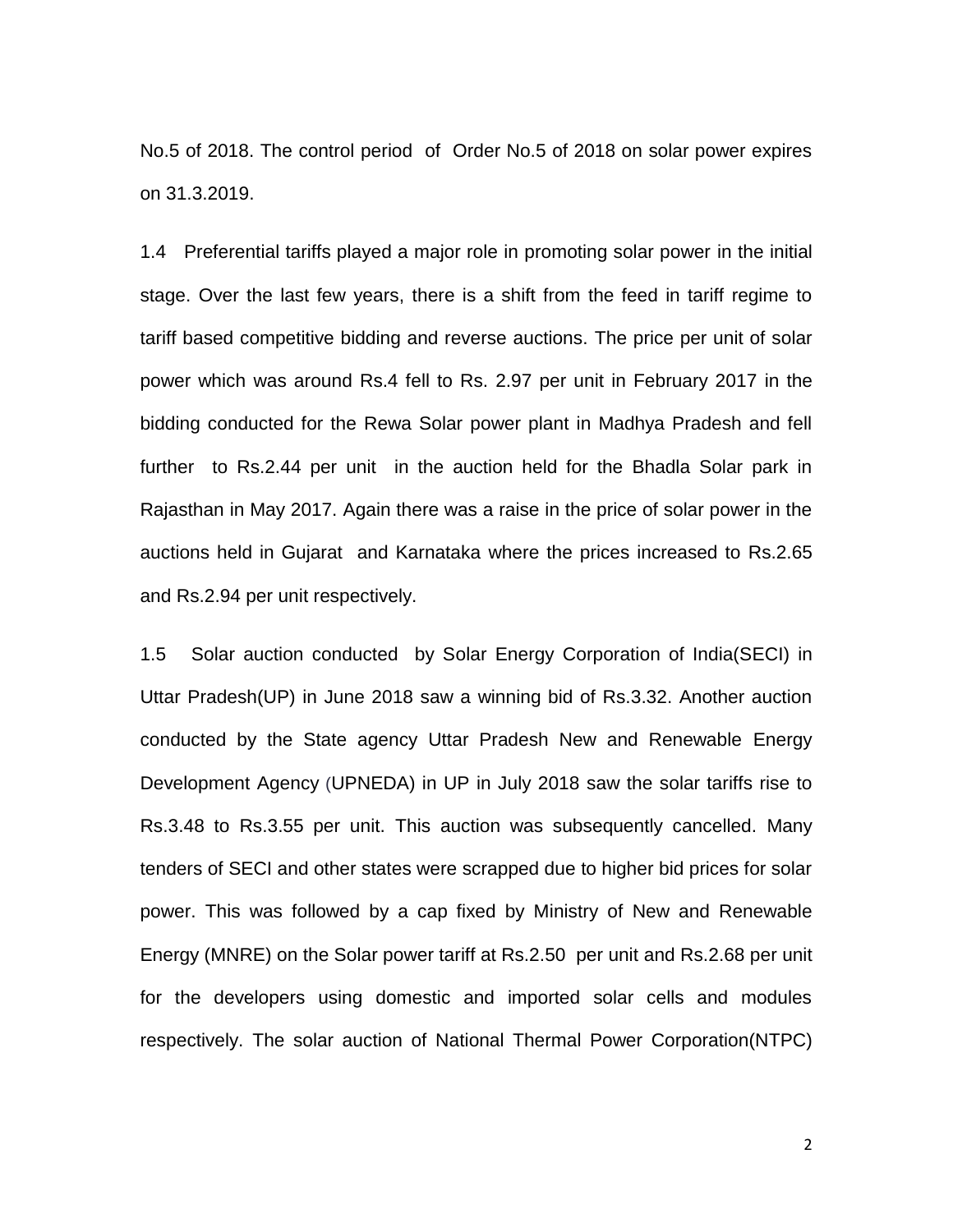held in August 2018 fetched tariffs of Rs.2.59 to Rs.2.60 per unit which included safeguard duty. Maharashtra State Electricity Distribution Company Ltd.(MSEDCL) has recently issued a tender for procurement of 1 GW of solar power fixing a ceiling tariff of Rs.2.80 per unit. The bidding processes in the past one year show levels of volatility in solar power pricing creating uncertainty in contracting power projects through auction mode.

1.6 The tariffs obtained in the various tenders floated by Solar Energy Corporation of India and few States are encapsulated here:

- Solar Energy Corporation of India (SECI) tendered 3 GW of [ISTS](https://mercomindia.com/seci-tender-2gw-ists-solar/) connected solar capacity in January 2018, for which the auction was held in July 2018. The lowest tariff obtained was Rs.2.44/unit and the tariffs quoted ranged from Rs.2.44 to 2.71 per unit.
- In April 2018, MSEDCL retendered 1 GW of grid-connected solar PV projects. The lowest tariff quoted in the auction held by MSEDCL in May 2018 was Rs.2.71 per unit. MSEDCL has issued a tender for 1 GW solar projects in December 2018 with a ceiling tariff of Rs.2.80 per unit.
- National Thermal Power Corporation (NTPC) tendered a total of 2 GW of grid-connected solar projects to be developed across the country and the tariffs quoted in the auction held in August 2018 ranged between Rs.2.59 to Rs.2.60 per unit with a lead time for procurement of 18 months. NTPC emerged as the lowest bidder by quoting Rs.3.02 /kWh to develop 85 MW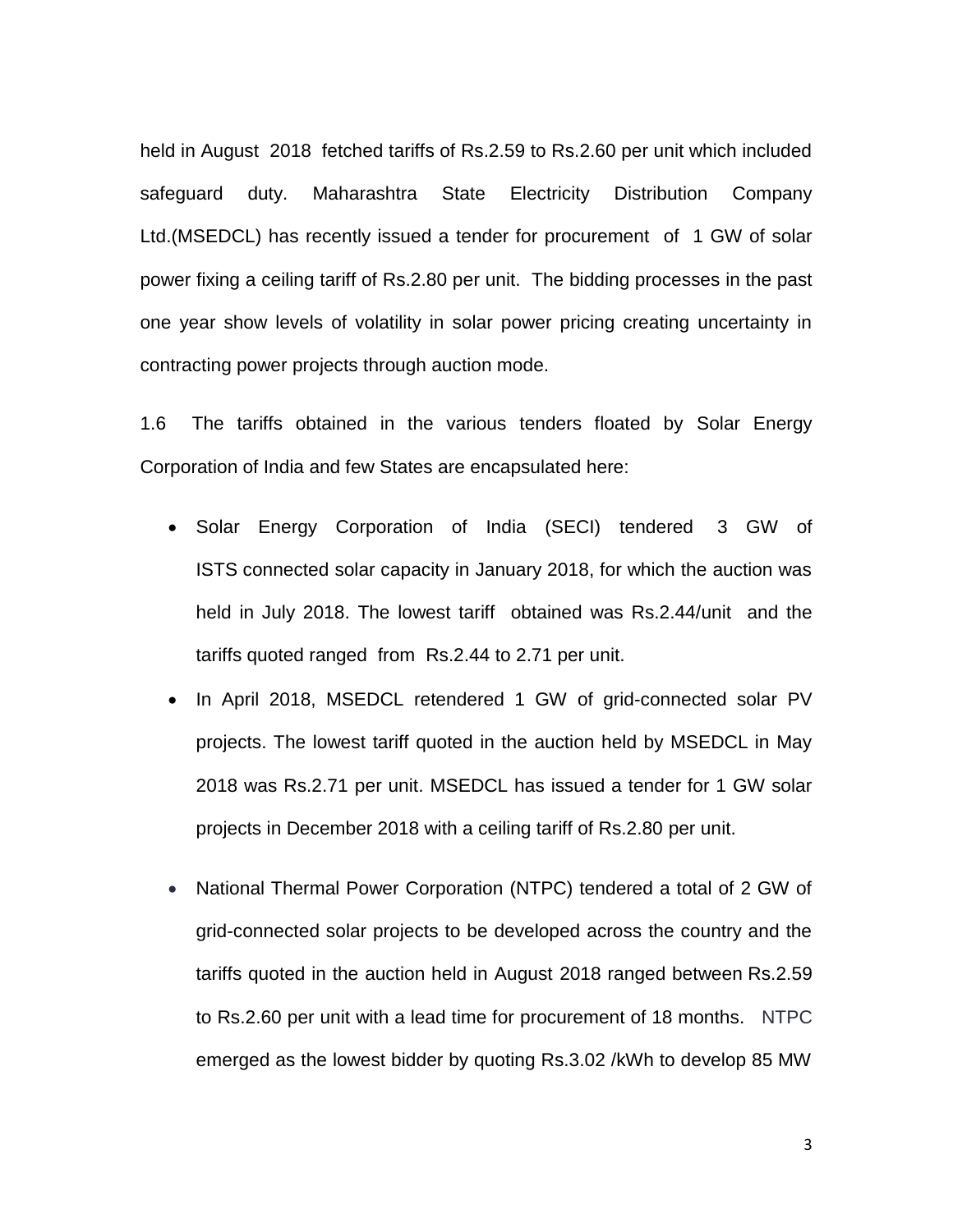of grid-connected solar PV projects in the auction conducted by the Uttar Pradesh New and Renewable Energy Development Agency (UPNEDA) for 550 MW of grid-connected solar projects.

- UPNEDA cancelled a tender in July 2018 as the auctions held saw a lowest quote of Rs.3.48 per unit. Uttar Pradesh has announced a tender for 500 MW of grid-connected solar projects. The upper tariff ceiling is Rs.3.05/kWh and the bid-submission deadline is February 14, 2019.
- KREDL in a tender issued in October 2018 has awarded 100 MW of grid connected solar projects following a reverse auction that fetched a tariff of Rs.2.91 per unit in January 2019.
- The Grid Corporation of Odisha [\(GRIDCO\)](http://www.gridco.co.in/) recently cancelled 125 MW out of its auction conducted for 200 MW of grid-connected solar projects. Many of the developers quoted tariffs of Rs.3.19, Rs.3.20 per unit.
- SB Energy quoted the lowest tariff of Rs.2.84 /kWh to develop 250 MW of solar projects in the auction conducted in January 2019 by Gujarat Urja Vikas Nigam Limited for 700 MW of solar power projects to be set up under Phase III of the Raghanesda Solar Park located in Gujarat.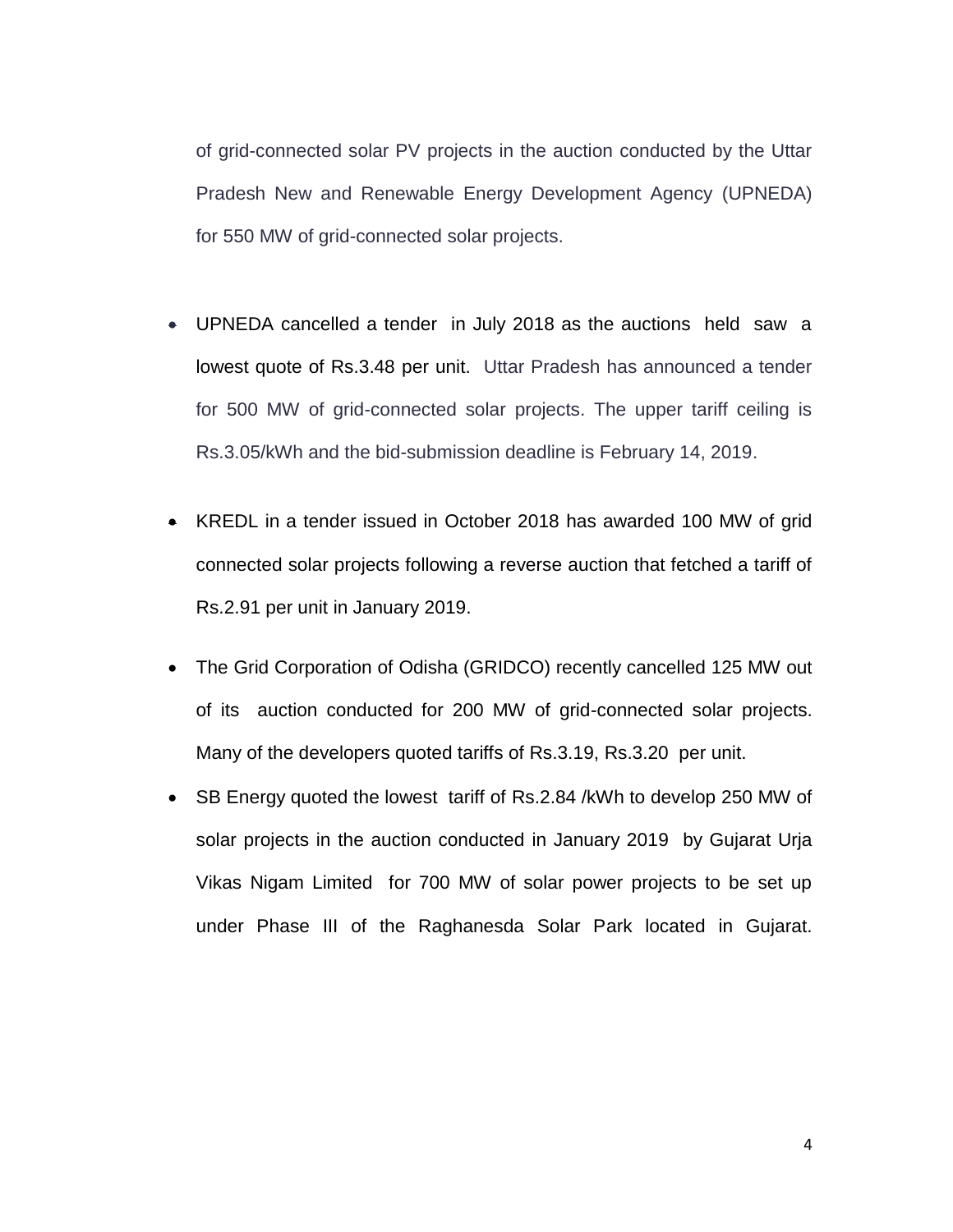The SECI has issued a tender for 1,200 MW of interstate transmission system (ISTS)-connected solar photovoltaic (PV) projects to be developed across the country with the bid submission deadline on  $12<sup>th</sup>$  February 2019. The upper tariff ceiling is Rs.2.65 /kWh for this tender. The deadline for bid submission is February 2019.

 In most cases, the bidders have quoted tariffs below Rs.3 per unit. However, the tariff rates differ in each State. The latest tender floated by TANGEDCO for procurement of solar power has not received any bids.

1.7 Therefore, Commission issues this consultative paper for fixing a feed in tariff for solar power inviting comments/suggestions from stakeholders.

# **2.0 Legal framework:**

2.1 Related Provisions of Electricity Act, 2003

2.1.1 Relevant provisions of Electricity Act, 2003 are reproduced below:

*"Section 3(1): The Central Government shall, from time to time, prepare the National Electricity Policy and tariff policy, in consultation with the State Governments and the Authority for development of the power system based on optimal utilisation of resources such as coal, natural gas, nuclear substances or materials, hydro and renewable sources of energy.* 

*Section 61: The Appropriate Commission shall, subject to the provisions of this Act, specify the terms and conditions for the determination of tariff, and in doing so, shall be guided by the following, namely*:-

……………………………………………………………………………………………

*(h) the promotion of cogeneration and generation of electricity from renewable sources of energy;*

*(i) the National Electricity Policy and tariff policy:*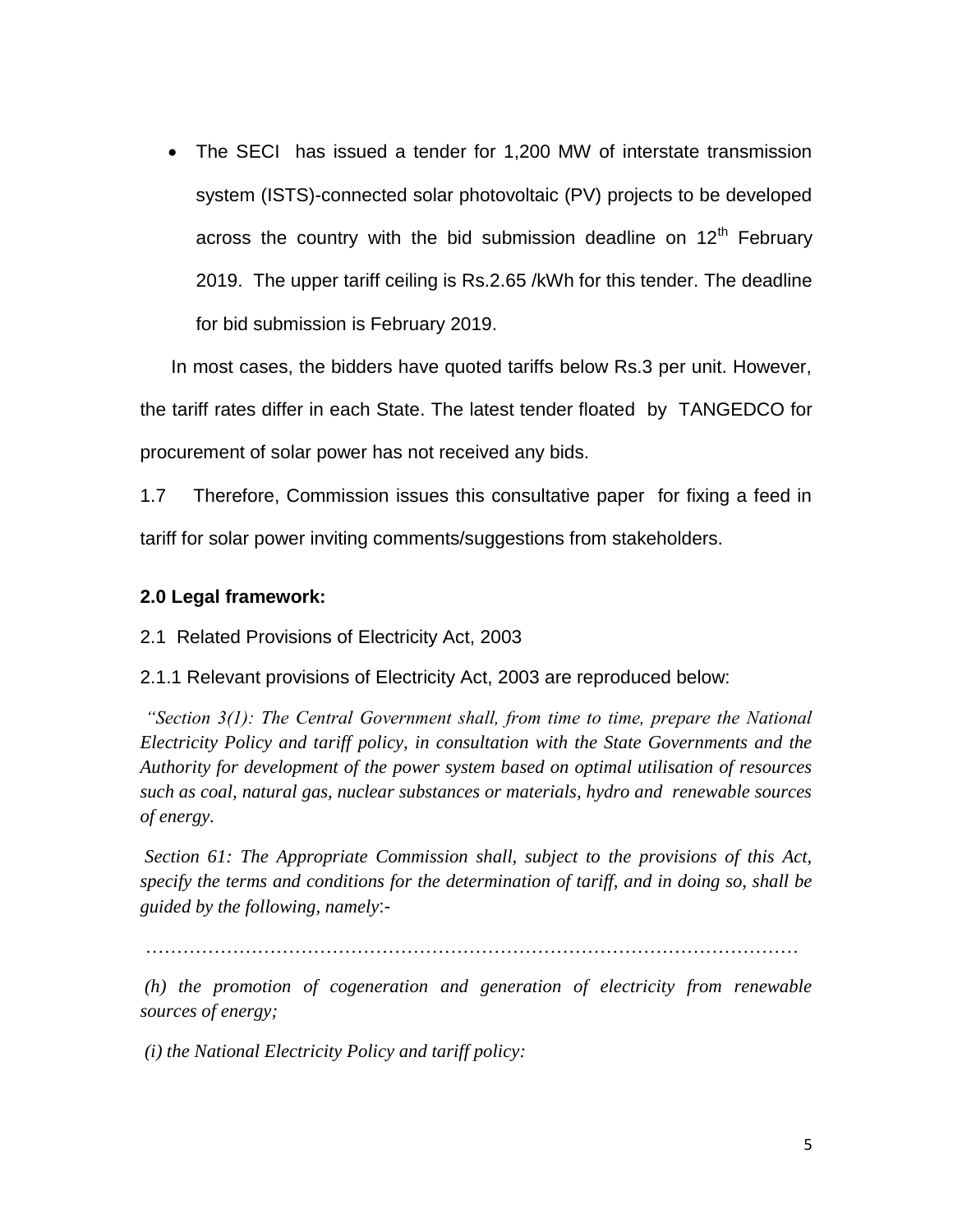*Section 62(1): The Appropriate Commission shall determine the tariff in accordance with the provisions of this Act for –*

*(a) supply of electricity by a generating company to a distribution licensee:* 

*Section 62(2): The Appropriate Commission may require a licensee or a generating company to furnish separate details, as may be specified in respect of generation, transmission and distribution for determination of tariff.* 

*Section 62(5): The Commission may require a licensee or a generating company to comply with such procedure as may be specified for calculating the expected revenues from the tariff and charges which he or it is permitted to recover.*

*Section 63: Notwithstanding anything contained in section 62, the Appropriate Commission shall adopt the tariff if such tariff has been determined through transparent process of bidding in accordance with the guidelines issued by the Central Government.*

*Section 86(1)(e): The State Commission shall promote cogeneration and generation of electricity from renewable sources of energy by providing suitable measures for connectivity with the grid and sale of electricity to any person, and also specify, for purchase of electricity from such sources, a percentage of the total consumption of electricity in the area of a distribution licensee;"*

# 2.2. Related Provisions of National Electricity Policy

# 2.2.1 Relevant provisions of National Electricity Policy are reproduced below:

*"Section 5.2.20 Feasible potential of non-conventional energy resources, mainly small hydro, wind and bio-mass would also need to be exploited fully to create additional power generation capacity. With a view to increase the overall share of non-conventional energy sources in the electricity mix, efforts will be made to encourage private sector participation through suitable promotional measures.* 

*Section 5.12.2 The Electricity Act 2003 provides that co-generation and generation of electricity from non-conventional sources would be promoted by the SERCs by providing suitable measures for connectivity with grid and sale of electricity to any person and also by specifying, for purchase of electricity from such sources, a percentage of the total consumption of electricity in the area of a distribution licensee. Such percentage for purchase of power from non-conventional sources should be made applicable for the tariffs to be determined by the SERCs at the earliest. Progressively the share of*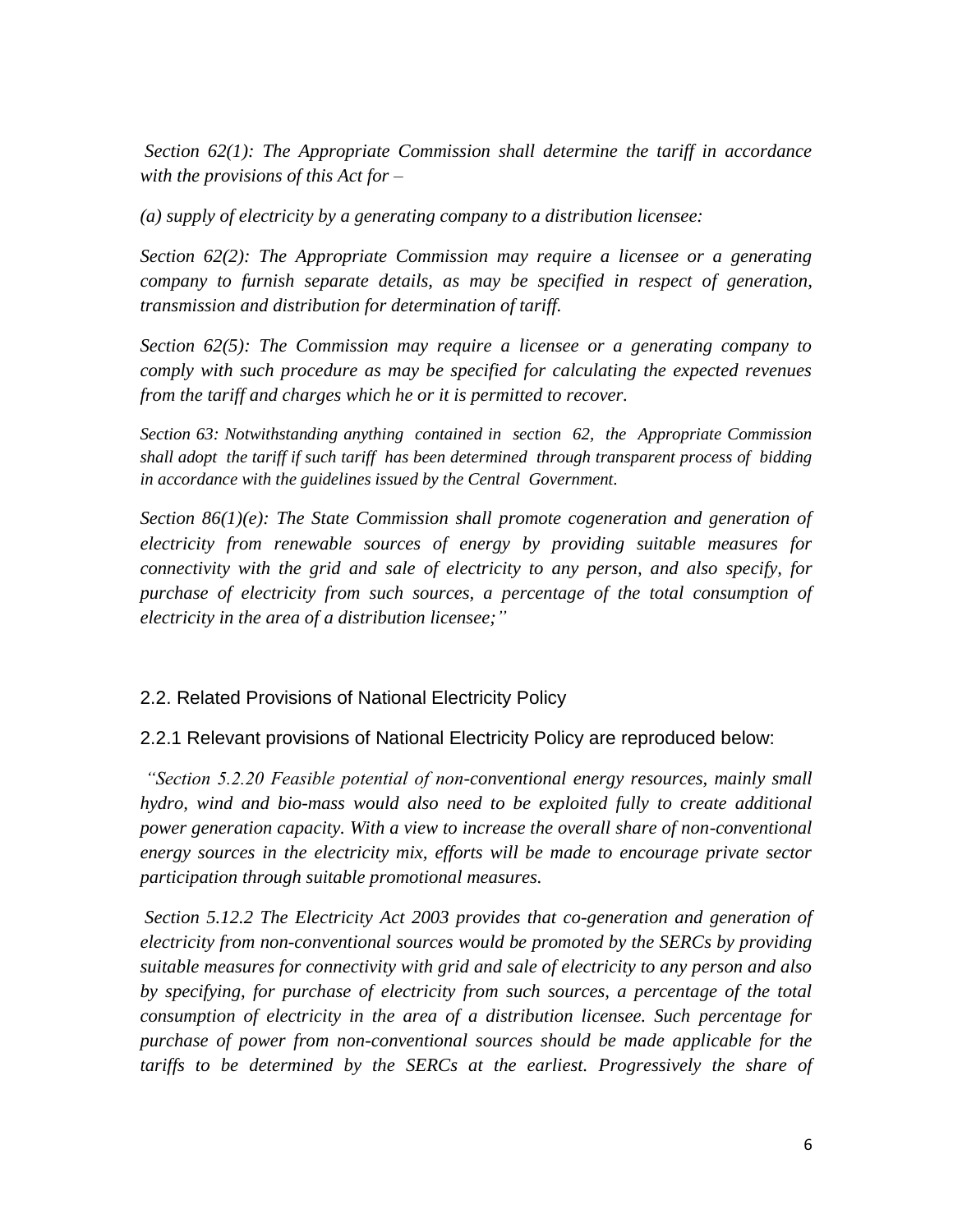*electricity from non-conventional sources would need to be increased as prescribed by State Electricity Regulatory Commissions. Such purchase by distribution companies shall be through competitive bidding process. Considering the fact that it will take some time*  before non-conventional technologies compete, in terms of cost, with conventional *sources, the Commission may determine an appropriate differential in prices to promote these technologies."* 

# 2.3. Related Provisions of Tariff Policy

### 2.3.1 Relevant provisions of Tariff Policy, 2016 are reproduced below:

*"Para 6.4 "(1) Pursuant to provisions of section 86(1)(e) of the Act, the Appropriate Commission shall fix a minimum percentage of the total consumption of electricity in the area of a distribution licensee for purchase of energy from renewable energy sources,*  taking into account availability of such resources and its impact on retail tariffs. Cost of *purchase of renewable energy shall be taken into account while determining tariff by SERCs. Long term growth trajectory of Renewable Purchase Obligations (RPOs)will be prescribed by the Ministry of Power in consultation with MNRE.*

*……….*

*(i) Within the percentage so made applicable, to start with, the SERCs shall also reserve a minimum percentage for purchase of solar energy from the date of notification of this policy which shall be such that it reaches 8% of total consumption of energy, excluding Hydro Power, by March 2022 or as notified by the Central Government from time to time.* 

*………*

*(iii) It is desirable that purchase of energy from renewable sources of energy takes place more or less in the same proportion in different States. To achieve this objective in the current scenario of large availability of such resources only in certain parts of the country, an appropriate mechanism such as Renewable Energy Certificate (REC) would need to be promoted. Through such a mechanism, the renewable energy based generation companies can sell the electricity to local distribution licensee at the rates for conventional power and can recover the balance cost by selling certificates to other distribution companies and obligated entities enabling the latter to meet their renewable power purchase obligations. The REC mechanism should also have a solar specific REC.*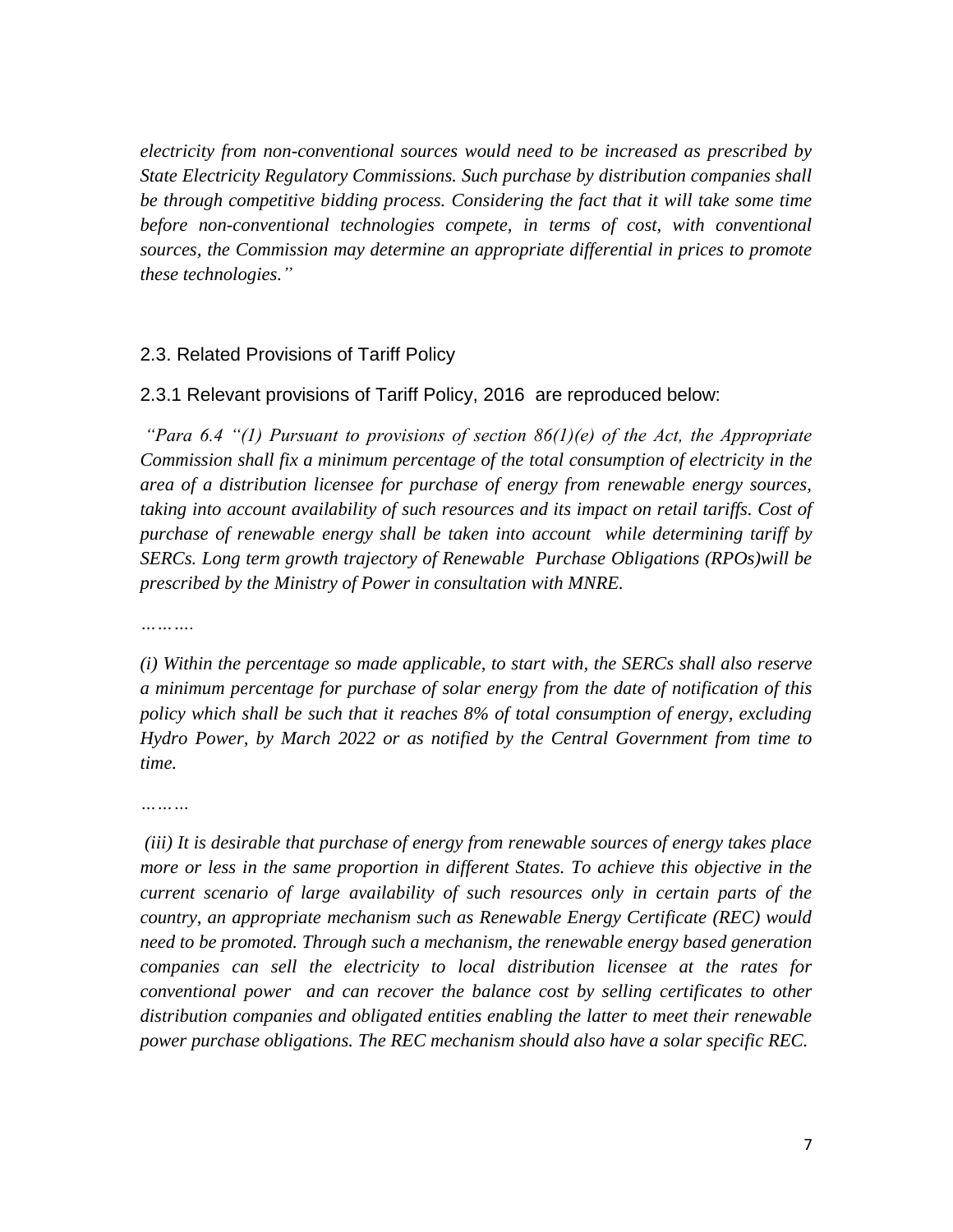*(iv) Appropriate Commission may also provide for a suitable regulatory framework for encouraging such other emerging renewable energy technologies by prescribing separate technology based REC multiplier(i.e granting higher or lower number of RECs to such emerging technologies for the same level of generation).Similarly, considering the change in prices of renewable energy technologies with passage of time, the Appropriate Commission may prescribe vintage based REC multiplier(i.e granting higher or lower number of RECs for the same level of generation based on year of commissioning of plant).* 

*(2) States shall endeavor to procure power from renewable energy sources through competitive bidding to keep the tariff low, except from the waste to energy plants. Procurement of power by Distribution Licensee from renewable energy sources from projects above the notified capacity, shall be done through competitive bidding process, from the date to be notified by the Central Government.* 

*However, till such notification, any such procurement of power from renewable energy sources projects, may be done under Section 62 of the Electricity Act, 2003."*

2.4 Regulation 4 of the Power Procurement from New and Renewable Sources of Energy Regulation, 2008, specifies as follows:

*"(1) The Commission shall follow the process mentioned below for the determination of tariff for the power from new and renewable sources based generators, namely;-*

*a) initiating the process of fixing the tariff either suo motu or on an application filed by the distribution licensee or by the generator.*

*b) inviting public response on the suo motu proceedings or on the application filed by the distribution licensee or by the generator.*

*c) (Omitted)*

*d) issuing general / specific tariff order for purchase of power from new and renewable sources based generators.*

*"(2) While deciding the tariff for power purchase by distribution licensee from new and renewable sources based generators, the Commission shall, as far as possible, be guided by the principles and methodologies specified by:*

*(a) Central Electricity Regulatory Commission*

*(b) National Electricity Policy*

*(c) Tariff Policy issued by the Government of India*

*(d) Rural Electrification Policy*

*(e) Forum of Regulators (FOR)*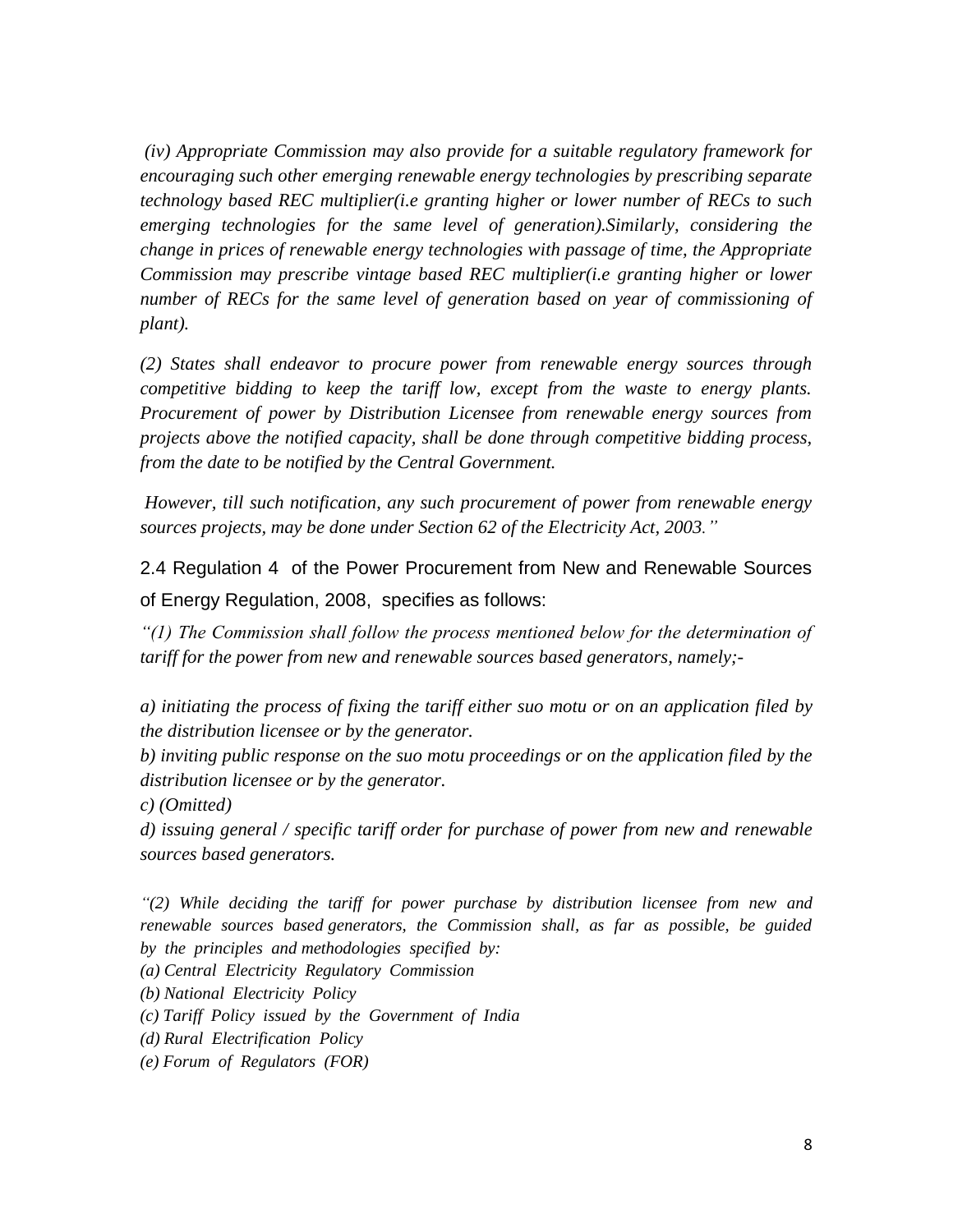*(f) Central and State Governments*

*(3) The Commission shall, by a general or specific order, determine the tariff for the purchase of power from each kind of new and renewable sources based generators by the distribution licensee. …*

*Provided where the tariff has been determined by following transparent process of bidding in accordance with the guidelines issued by the Central Government, as provided under section 63 of the Act, the Commission shall adopt such tariff. ……."*

2.5 The preamble of the Electricity Act,2003 promotes competition in the power sector. The National Electricity Policy 2005 also promotes procurement of energy from renewable energy sources and promotes purchase of renewable energy by the distribution companies through competitive bidding process. The National Electricity Policy and the Tariff Policy 2006 reconciled to the fact that it will take some time for the nonconventional energy sources to compete with conventional sources of energy and hence recommended procurement from such sources by distribution companies at preferential tariffs to be determined by the Commissions. The Tariff Policy 2016 has reckoned that to keep the tariff low, states have to endeavour to procure power from renewable energy sources, except waste to energy plants, through competitive bidding and the Distribution licensee shall procure power from renewable energy sources from projects above the notified capacity, through competitive bidding process, from the date to be notified by the Central Government.

2.6 Commission's Regulations on Power Procurement from New and Renewable Sources of Energy provide for initiating the process for fixing the tariff suo motu or on an application by the distribution licensee or generator. The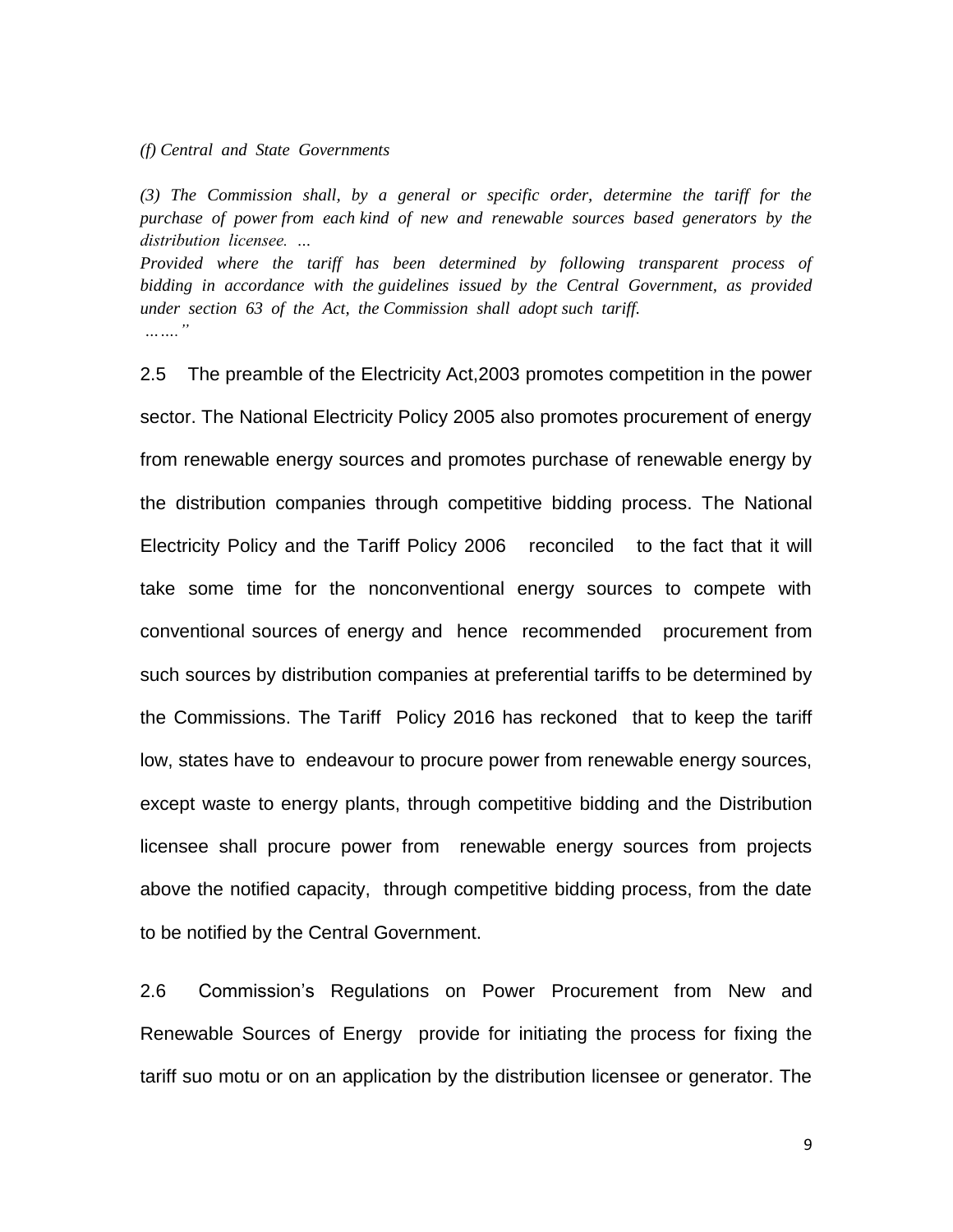Regulations provide for determination of tariff by generic or specific order and to adopt a tariff if the tariff has been determined by a transparent process following guidelines issued by Central Government.

2.7 The Regulations of Central Electricity Regulatory Commission does not provide for determination of annual generic tariff for Solar PV and Solar thermal power projects but provide for determination of project specific tariff and while doing so the financial and operational norms as may be specified would be the ceiling norms.

2.8 Government of India has issued guidelines for tariff based competitive bidding process for procurement of power from grid connected solar power projects vide resolution No. 23/27/2017-R&R.-1 dt.3.8.2017. According to Clause 4.3.1 of Solar Competitive bidding guidelines*, "The Procurer shall specify that the tariff quoted by the bidder cannot be more than the tariff for grid-connected solar PV power plants, notified by the Appropriate Commission, if any, for the financial year in which the bids are invited."*

2.9 This State has high solar insolation capable of attracting more number of solar power projects. Determination of project specific tariff vs generalized tariff is discussed in para 4.2 of this paper

#### **3.0 Technology and standards for Solar photovoltaics**

3.1 Photovoltaics (PV) is the direct method of converting sunlight into electricity through a device known as the "Solar Cell". Many different solar cell technologies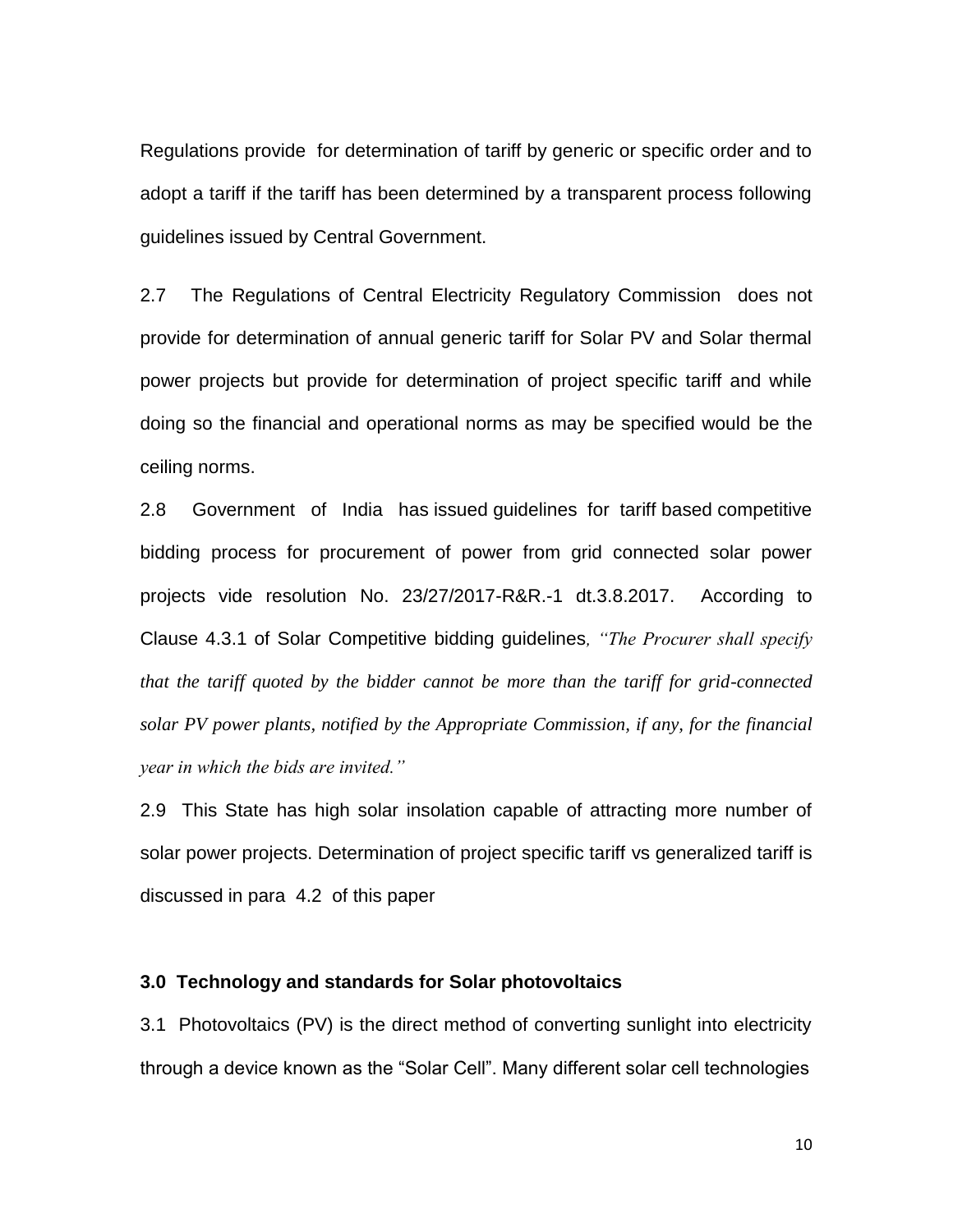such as mono-crystalline and poly-crystalline silicon, thin films such as amorphous silicon, micromorph, cadmium telluride, copper indium gallium selenide and concentrator-based high-efficiency III-V, etc. are available in the market today. Further, substantial R&D efforts are also underway globally for enhancing efficiencies, developing novel cell technologies that entail in reduction of costs of these solar cells.

3.2. Standards - Each of these technologies have different cost implications based on their efficiency, reliability, mounting, tracking, land, water and other requirements. The final selection of the technology shall be left to the Solar Power Developers. The minimum technical requirements would be as per the regulations/specifications issued by the Central Electricity Authority and Ministry of New and Renewable Energy and the developers shall adhere to them. Building of a solar power plant within the committed schedule and achieving optimal performance over its life period depends on choice of various factors and these may be best left to the developer.

### **4.0 Tariff/Pricing methodology**

4.1 Tariff / Pricing Methodology followed is as specified in Regulation 4(2) of the Power Procurement from New and Renewable Sources of Energy Regulations, 2008 reproduced in para 2.4 above.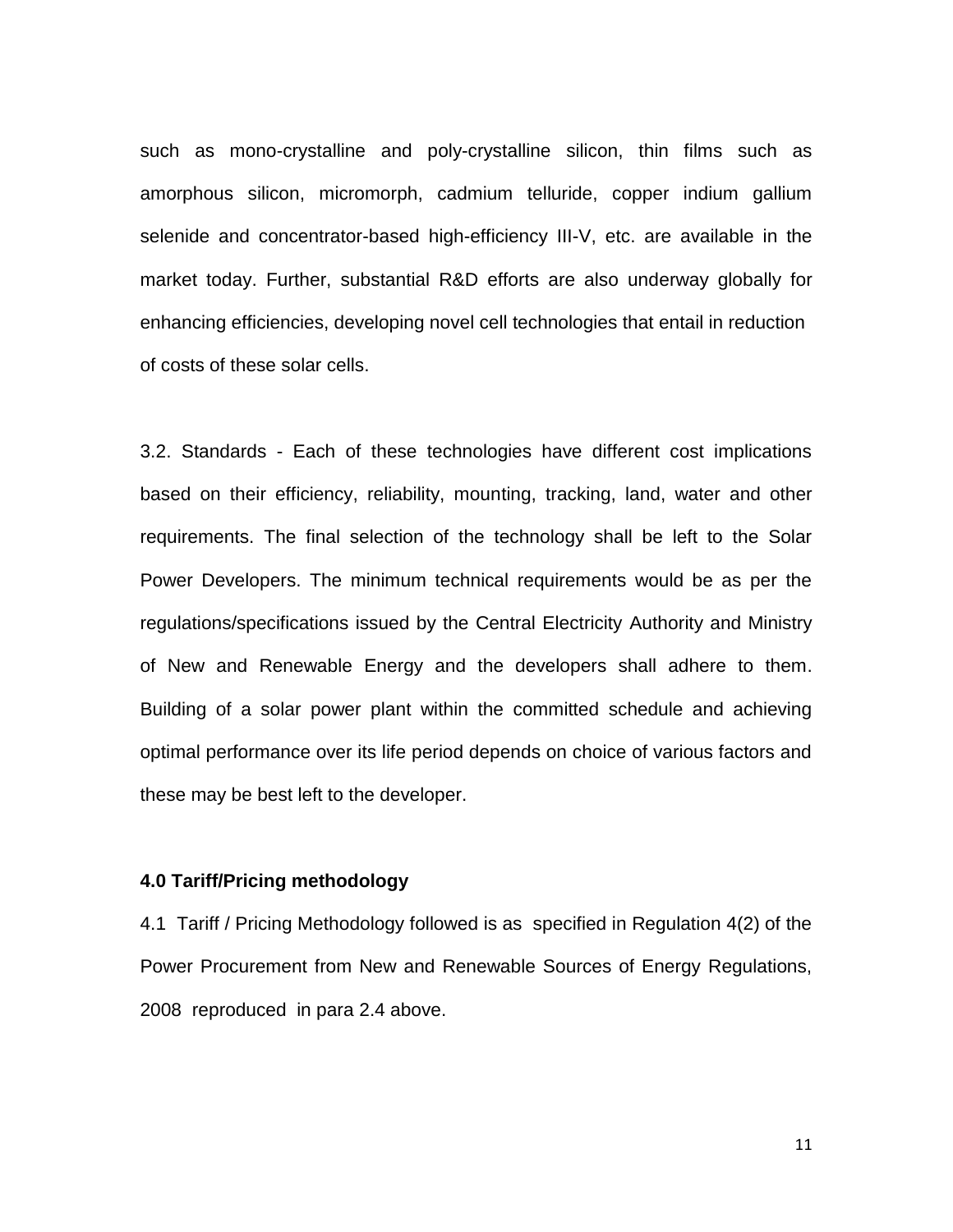#### **4.2 Project specific or Generalized Tariff**

4.2.1 A generalized tariff mechanism would provide incentive to the investors for use of most efficient equipment to maximize returns and for selecting the suitable site while a project-specific tariff would provide each investor, irrespective of the machine type, the stipulated return on equity which, in effect, would shield the investor from the uncertainties involved. This order provides for power purchase by distribution licensees to meet their Solar Purchase Obligation as specified in the Commission's Regulations and the commitment to promote renewable energy. The solar power plants commissioned in the State have mostly adopted similar technology with minor modifications. Hence, the Commission decides to issue a generalized tariff order for Solar Photovoltaic.

#### **4.3 Single Part vs. Two Part Tariff**

4.3.1 Two part tariff is generally adopted when the variable component is significant. In the case of solar energy generation, no variable cost like fuel cost is involved. Operation, maintenance and insurance cost could be taken care of by adopting suitable parameters. Therefore, the Commission proposes to continue with the single part tariff system for solar power generation.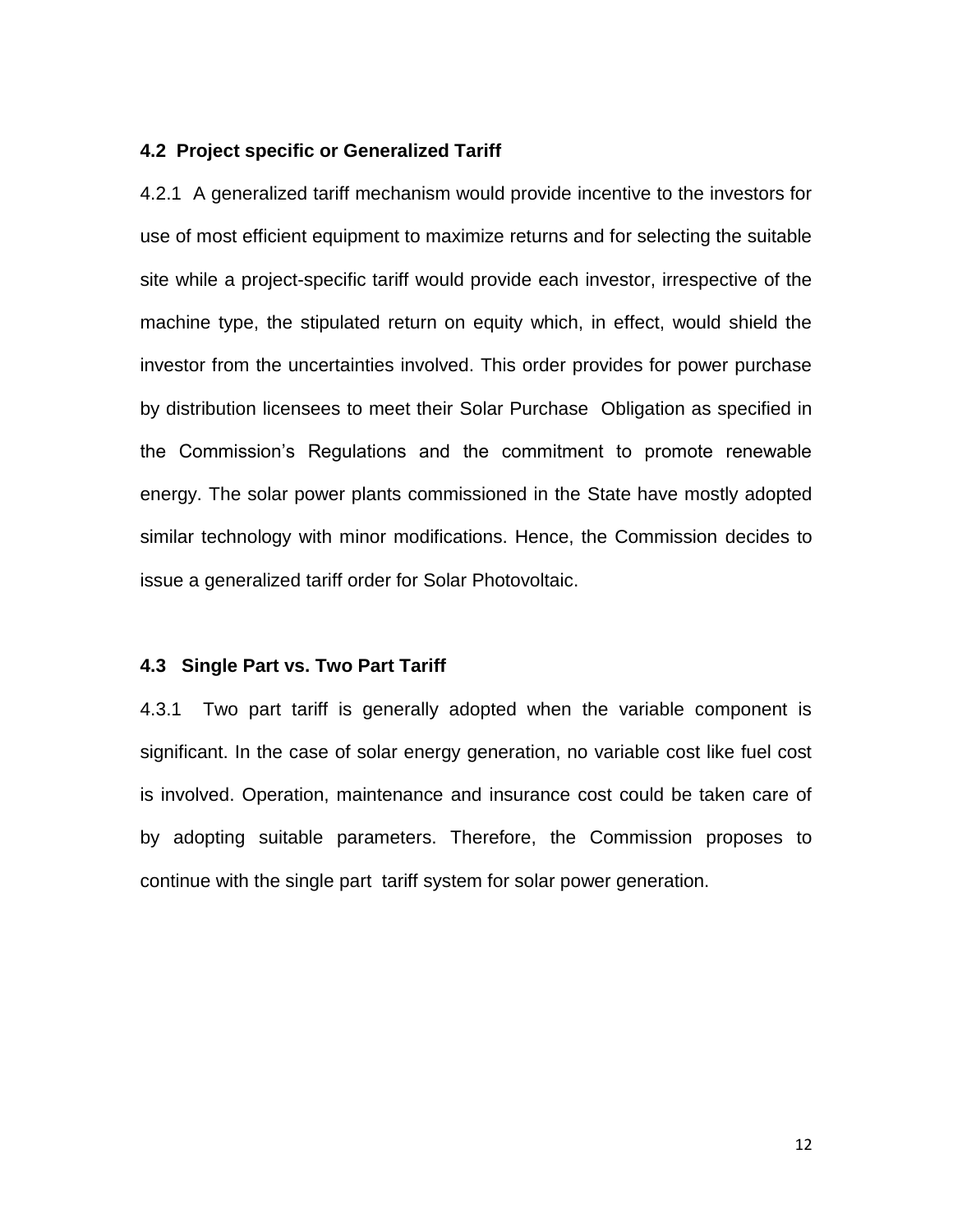# **4.4 Cost-Plus Tariff Determination**

4.4.1 Regulation 4(6) of "Power Procurement from New and Renewable Sources of Energy Regulations, 2008" empowers the Commission to adopt "appropriate tariff methodology" to determine the tariff for solar power. Cost-plus tariff determination is a more practical method. It can be easily designed to provide adequate returns to the investor and a surety of returns will lead to larger investment in solar power plants. Commission in the last four tariff orders issued for solar power in 2014, 2016, 2017 and the latest Order No.5 of 2018 dt.28.3.2018 adopted cost plus single part levellised tariff taking into account the Accelerated Depreciation (AD) benefit as done by many other State Electricity Regulatory Commissions(SERCs). The Commission proposes to adopt the same methodology in this tariff order also.

# **5.0 Tariff components**

5.1 The Commission has carried out a detailed analysis of the existing policies/procedures and commercial mechanisms in respect of solar power generation. The tariff determined in a cost plus scenario, would depend significantly on the following operating and financial parameters:

1. Capital cost

- 2. Capacity Utilization Factor
- 3. Operation and Maintenance expenses
- 4. Insurance cost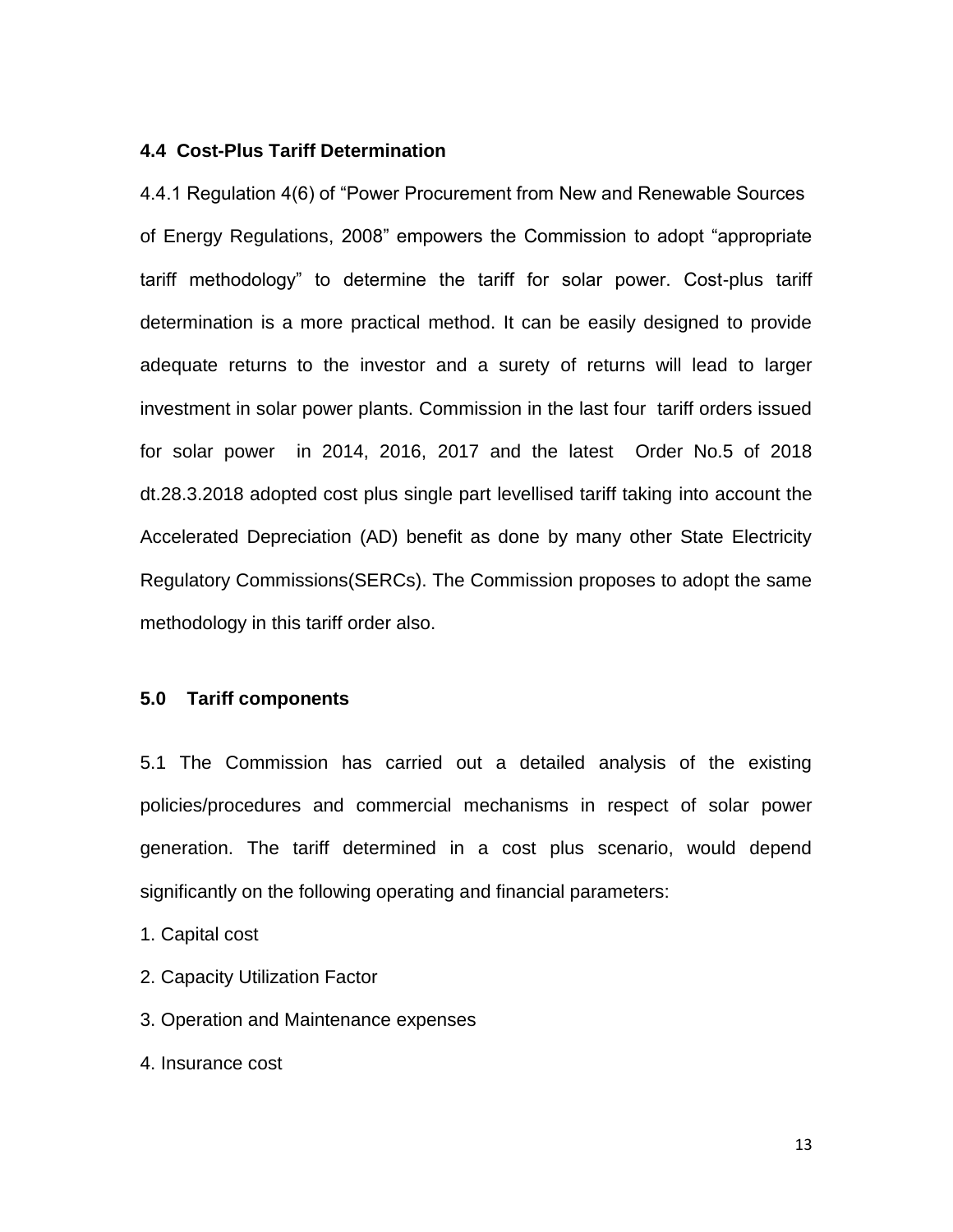- 5. Debt-Equity ratio
- 6. Term of Loan and Interest
- 7. Life of plant and machinery
- 8. Return on Equity
- 9. Depreciation rate applicable
- 10. Interest and Components of Working Capital
- 11.Discount factor
- 12.Auxiliary consumption

### **5.2 Capital cost**

5.2.1 The cost of the equipments involved is an important factor in determination of overall cost of the plants. The main components of a photovoltaic power plant are the photo voltaic modules, inverters, module mounting structures, cables, control panels, switchyard etc. Apart from the above, erection of power plant involves cost of land, civil works and evacuation infrastructure.

5.2.2 Market reports indicate a decline in price of solar PV cells from the date of issue of the previous tariff order in 2018. Literature on solar pricing and reports in leading magazines show a transition in module pricing from the place of origin to efficiency of modules. There is a wide range of availability of solar modules at different prices. The price of a solar module depends on quality, energy yielding capacity, availability and the demand in the market. With high degree of automation, economies of scale and day to day advancements in technology,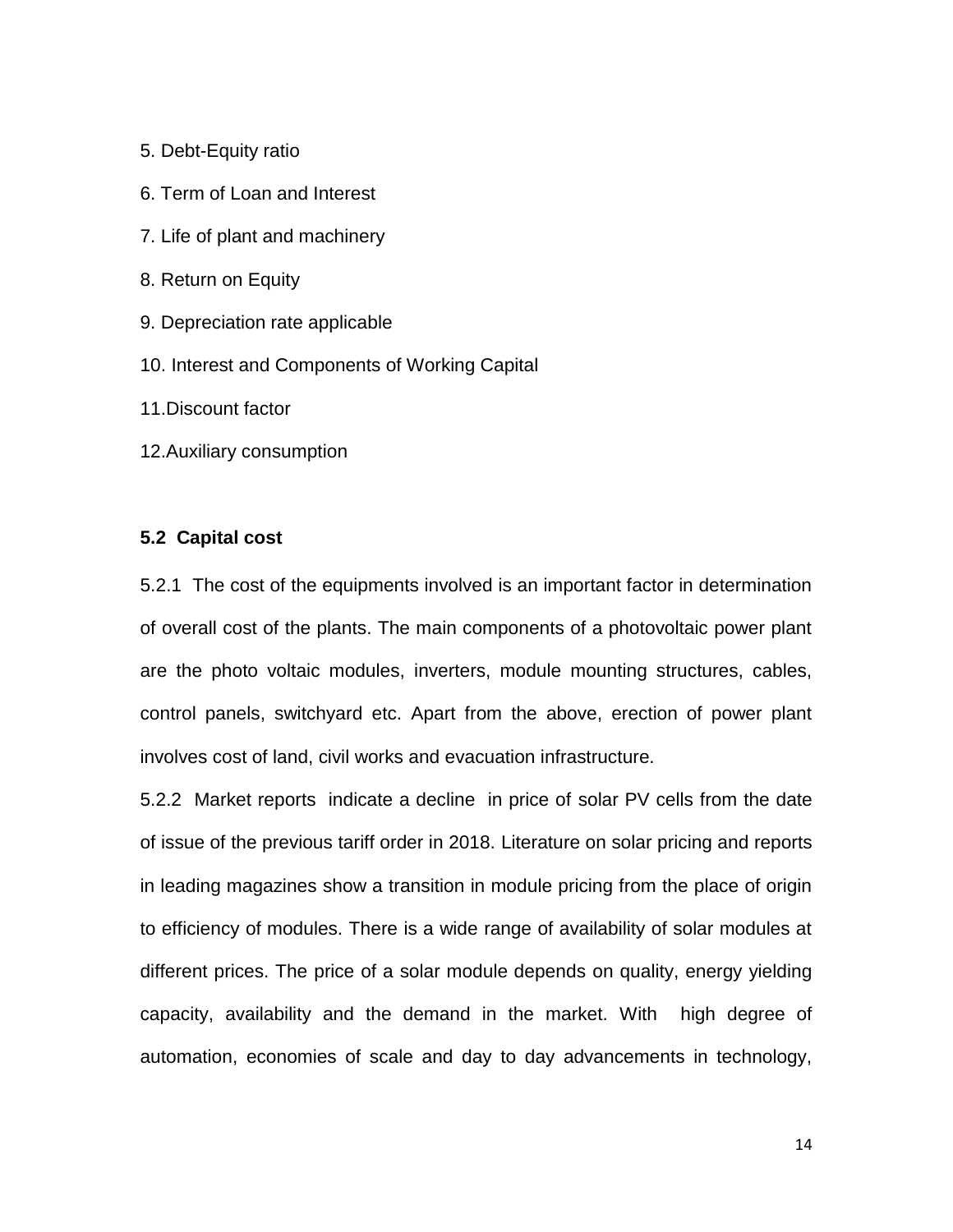manufacturers are able to produce less expensive products with good efficiency, meeting strict quality requirements. Therefore, the right choice of solar modules, technology rest with the developer. Considering the prevalent trend in prices of solar modules (reports in PV insight trends) and other costs involved including safeguard duty, Commission proposes a capital cost of Rs.3.35 crores per MW.

5.2.3 Karnataka ERC issued a tariff order for solar power on18.5.2018 and Maharashtra ERC issued the tariff order for renewable energy on 18.8.2018. Rajasthan ERC issued an order in October 2017. Orders of other Commissions are dated prior to 2017. MERC adopted two approaches for determination of tariff in that if the tariff obtained through competitive bidding in Maharashtra is lesser than the feed in tariff, the tariff discovered through competitive bidding tariff would be the generic tariff/feed in tariff. The capital cost adopted by MERC was also based on the bid tariffs that reflected the prevalent market trends. The capital costs adopted by the Karnataka ERC, Maharashtra ERC and Rajasthan ERC are as below:

| SI.No. | <b>Order of State ERCs</b>         | <b>Capital Cost per MW</b> |
|--------|------------------------------------|----------------------------|
|        |                                    | Rs. in Crores              |
|        | Karnataka ERC - Order dt.18.5.2018 | 3.5                        |
| 2.     | Maharashtra ERC Order dt.18.8.2018 | 2.62                       |
| 3.     | Rajasthan ERC Order dt.9.10.2017   | 3.5836                     |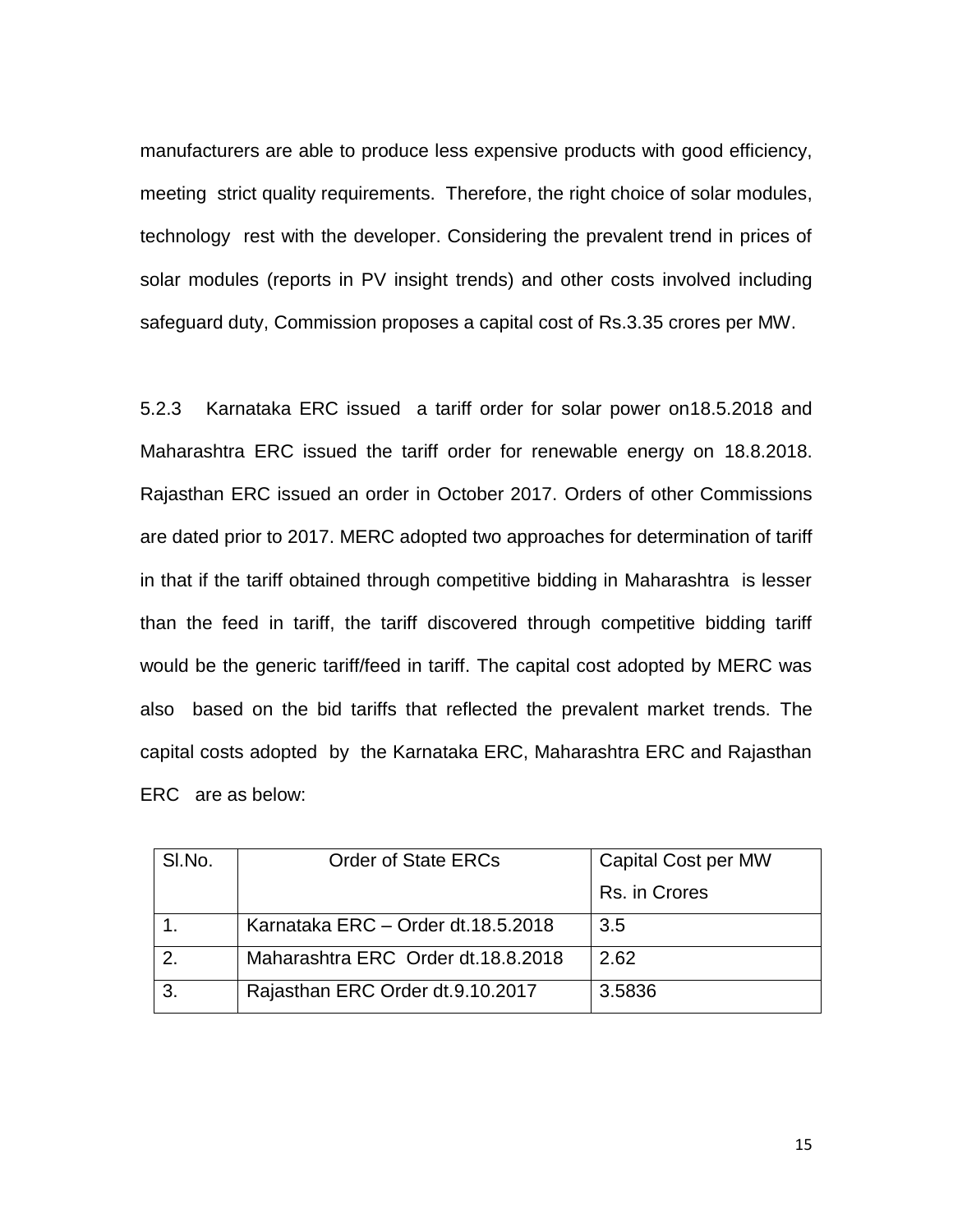5.2.4 The Capital cost as proposed is inclusive of all capital works i.e plant and machinery, auxiliaries, costs towards changing inverter during the life-time, land, civil work, erection and commissioning, financing and interest during construction, and evacuation infrastructure. The capital cost fixed for solar PV is inclusive of cost of module degradation. It is upto the developer to identify the appropriate land based on solar insolation and cost.

5.2.5 Commission had not determined any tariff for the solar thermal power plants in the last solar tariff order of 2018. In view of cost effective prices in solar PV power plants, Commission has not proposed any generic tariff for solar thermal power plants.

# **5.3 Capacity Utilisation Factor(CUF)**

5.3.1 The CUF considered by other SERCs are as follows:

| SI.No. | <b>Order of State ERCs</b>         | CUF |
|--------|------------------------------------|-----|
|        | Karnataka ERC - Order dt.18.5.2018 | 19% |
|        | Maharashtra ERC Order dt.18.8.2018 | 19% |
|        | Rajasthan ERC Order dt.9.10.2017   | 20% |

5.3.2 The CUF considered in the earlier tariff orders on Solar power issued by the Commission was 19% for Solar PV power plant. The Commission proposes to adopt the same in this order also. The normative CUF proposed in this paper is taking into account the deration of output.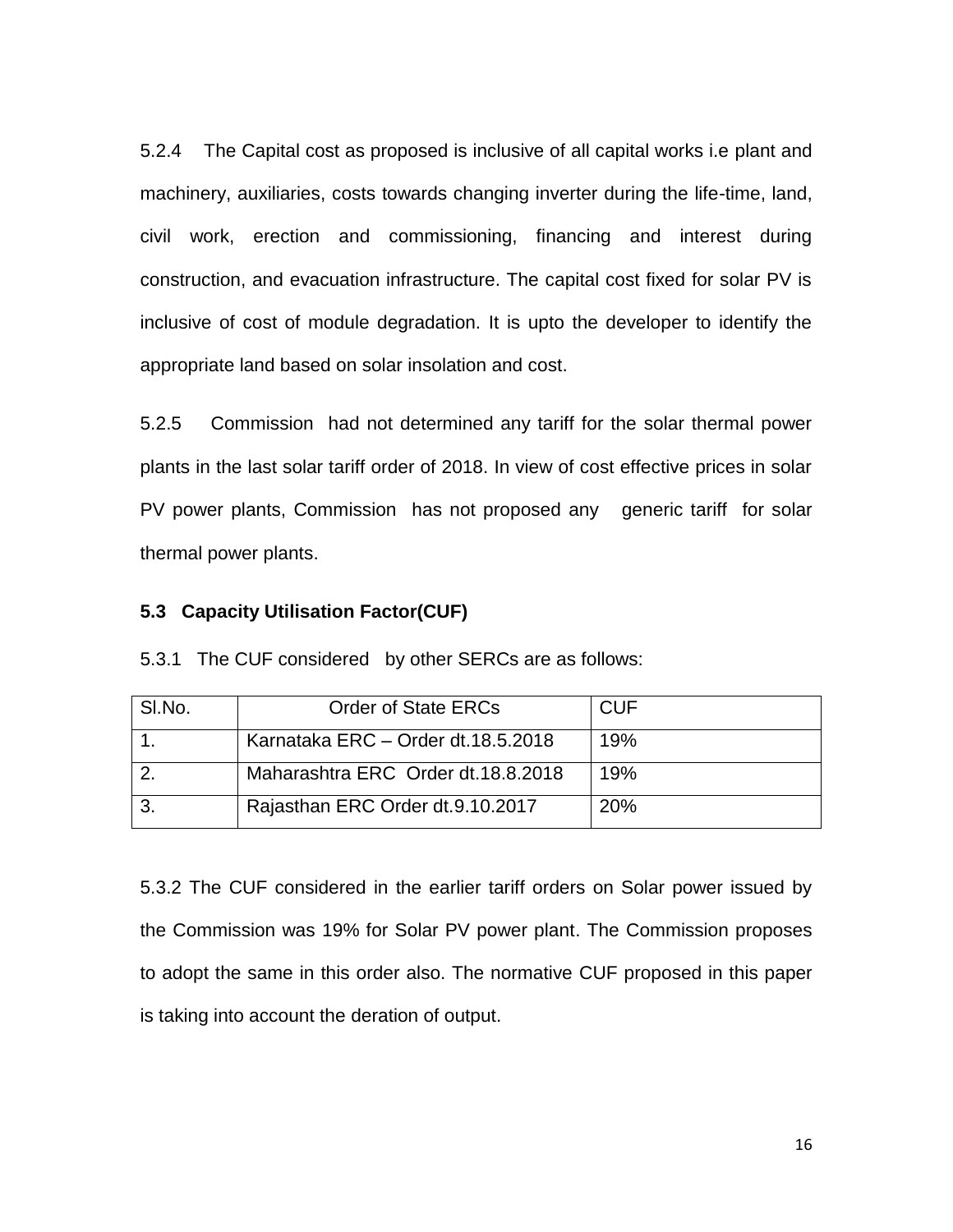# **5.4 Operation and Maintenance(O&M) cost**

5.4.1 The operation and maintenance cost considered by other SERCs are as follows:

| SI.No. | <b>Order of State ERCs</b>          | O&M cost in Rs. per       |
|--------|-------------------------------------|---------------------------|
|        |                                     | <b>MW</b>                 |
|        | Karnataka ERC - Order dt.18.5.2018  | 4.5 Lakhs ; escalation at |
|        |                                     | 5.72%                     |
| 2.     | Maharashtra ERC Order dt. 18.8.2018 | 7.65 Lakhs; escalation    |
|        |                                     | at 4.27%                  |
| 3.     | Rajasthan ERC Order dt.9.10.2017    | 7.41 Lakhs; escalation    |
|        |                                     | at 5.85%                  |

5.4.2 The Commission in its last four orders on Solar Power, adopted O&M expense of 1.4% of capital cost of solar projects with an escalation of 5.72% from the second year. The Commission proposes to adopt the same

# **5.5 Insurance cost**

5.5.1 In the previous tariff orders for Solar power issued by the Commission, 0.35% of net asset value as insurance cost was adopted by the Commission. The Commission proposes to adopt the same .

# **5.6 Debt and Equity**

5.6.1 The Tariff Policy lays down a debt equity ratio of 70: 30 for power projects. The Commission proposes to adopt this ratio as specified in its Tariff Regulations 2005 and as adopted in the earlier Orders on new and renewable power.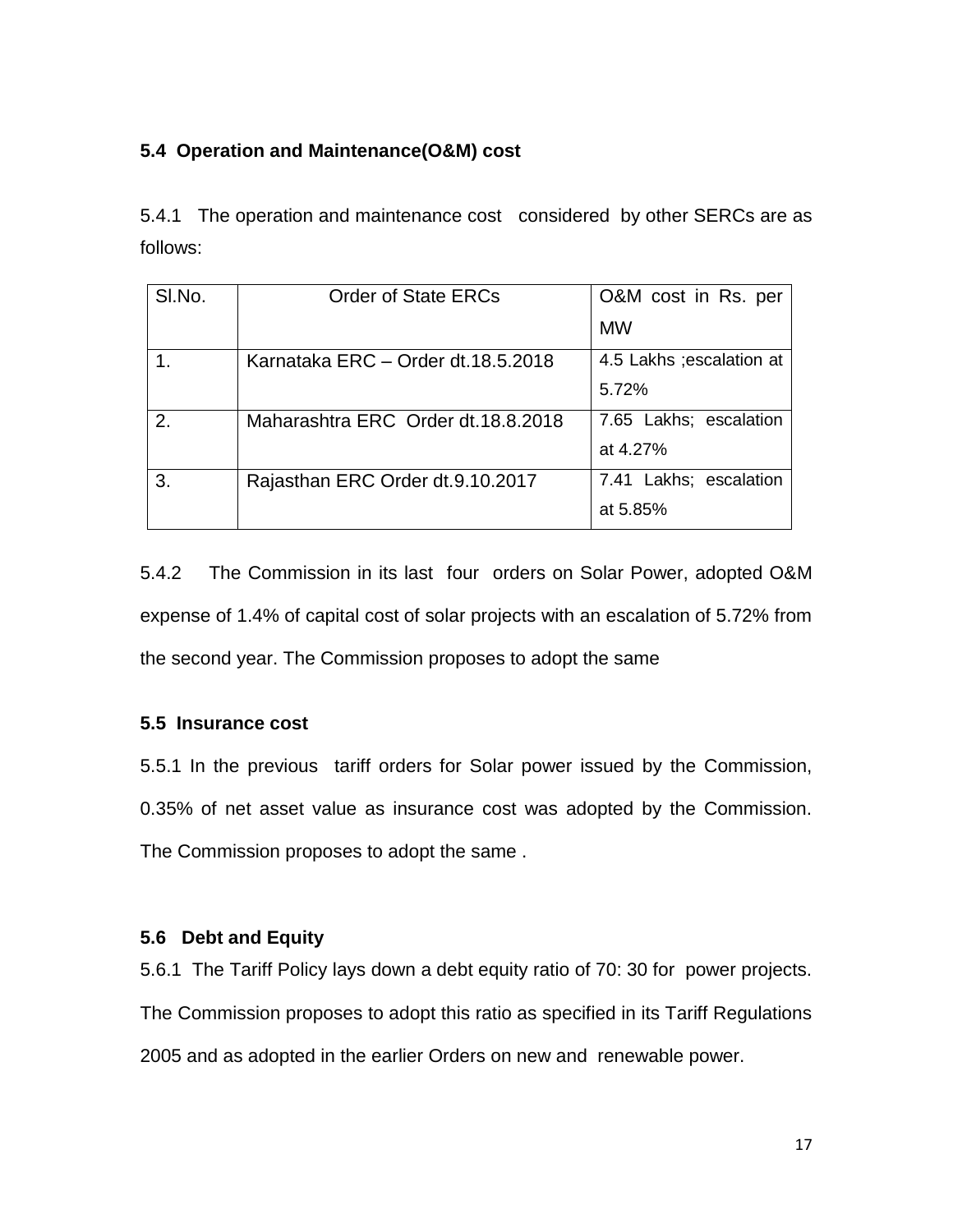# **5.7 Term of loan and Rate of interest**

5.7.1 The term of loan and rate of interest considered by other ERCs are as follows:

| SI.No.           | <b>Order of State ERCs</b>         | Term and rate of interest                                         |
|------------------|------------------------------------|-------------------------------------------------------------------|
| 1.               | ERC<br>Karnataka<br>Order          | 13 years, 10%                                                     |
|                  | dt.18.5.2018                       |                                                                   |
| 2.               | <b>ERC</b><br>Maharashtra<br>Order | 12 years, 11.06%                                                  |
|                  | dt.18.8.2018                       |                                                                   |
| 3.               | Rajasthan ERC Order dt.9.10.2017   | 12 years, 12.30%                                                  |
| $\overline{4}$ . | CERC in RE tariff regulation dt.   | 13 years, normative interest                                      |
|                  | 17.4.2017                          | rate of two hundred (200) basis<br>points above the average State |
|                  |                                    | Bank of India MCLR (one year                                      |
|                  |                                    | tenor) prevalent during the last<br>available six months          |
| 5.               | CERC's draft RE Tariff order 2019- |                                                                   |
|                  | 2020                               | Interest rate 10.41%                                              |

5.7.2 Commission proposes term of loan of 10 years with one year moratorium as adopted in the previous orders of solar power. CERC in its RE tariff Regulations 2017, for the purpose of computation of tariff has specified normative interest rate of two hundred (200) basis points above the average State Bank of India Marginal Cost of Funds based Lending Rate (MCLR)(one year tenor) prevalent during the last available six months.

5.7.3 Commission proposes to adopt the latest MCLR rate of 1 year of 8.55% notified by the State Bank of India in January 2019 plus 200 basis points which is 10.55%.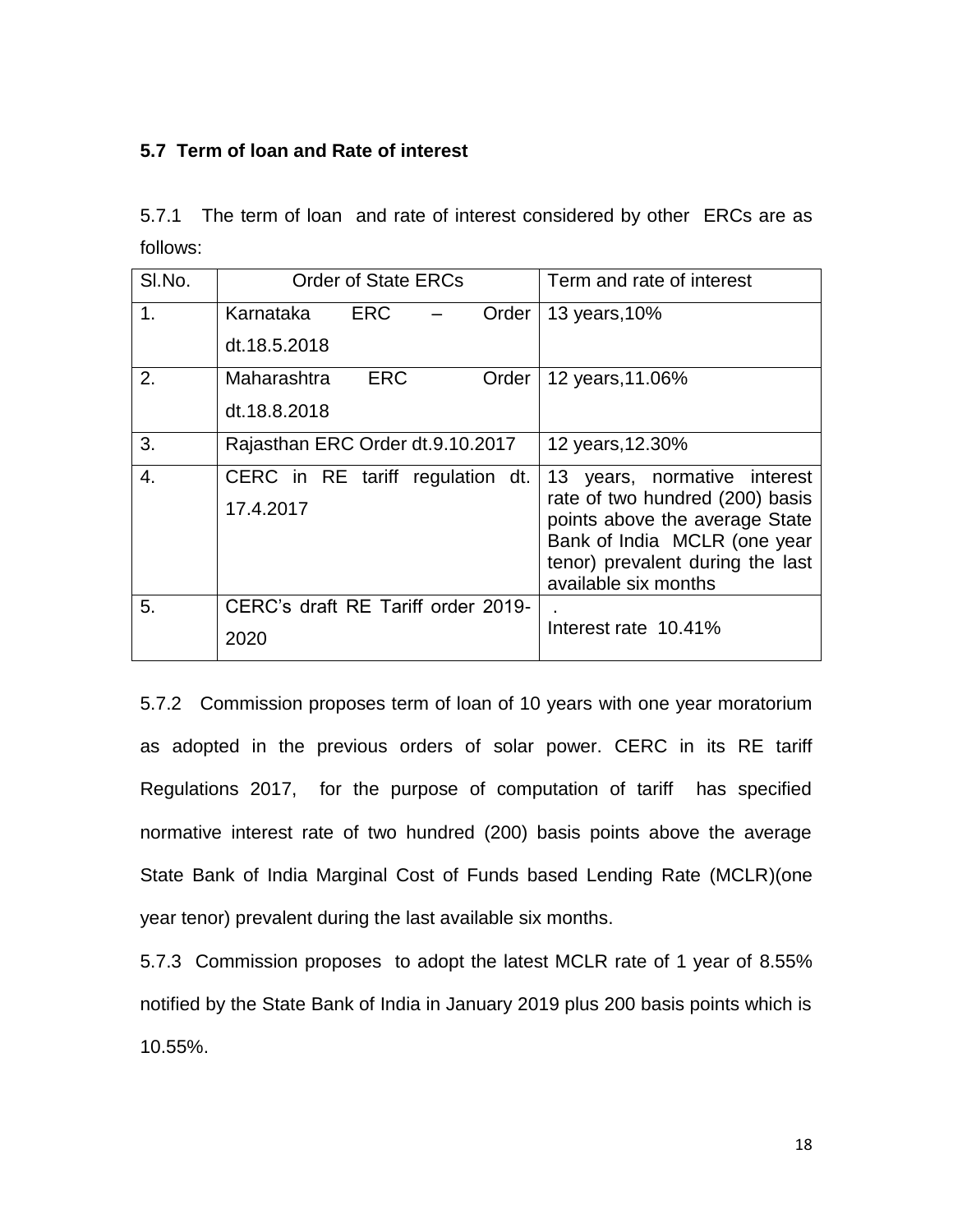# **5.8 Life of Plant and Machinery**

5.8.1 Commission considers a life period of 25 years as adopted in its earlier orders for solar power.

# **5.9 Return on Equity (RoE)**

5.9.1 The Return on Equity considered by other SERCs:

| SI.No.           | <b>Order of State ERCs</b>         | RoE                                           |
|------------------|------------------------------------|-----------------------------------------------|
| 1 <sub>1</sub>   | ERC<br>Order<br>Karnataka          | 14%                                           |
|                  | dt.18.5.2018                       |                                               |
| 2.               | <b>ERC</b><br>Maharashtra<br>Order | $1st$ 10 years - 20.39%;11 <sup>th</sup> year |
|                  | dt.18.8.2018                       | onwards 22.57%                                |
| 3.               | Rajasthan ERC Order dt.9.10.2017   | 16%                                           |
| $\overline{4}$ . | CERC in RE tariff regulation dt.   | 14% grossed up with prevailing                |
|                  | 17.4.2017                          | MAT on 1 <sup>st</sup> of April of previous   |
|                  |                                    | year.                                         |
| 5.               | CERC's draft RE Tariff order 2019- | 17.60%                                        |
|                  | 2020                               |                                               |

5.9.2 In the Solar tariff order of 2018, Commission adopted RoE of 17.56% as adopted by CERC in its RE Tariff Regulations and in its RE tariff order of 2017- 18. Commission proposes to adopt normative RoE of 17.60% as proposed by CERC in its draft RE Tariff order for 2019-20.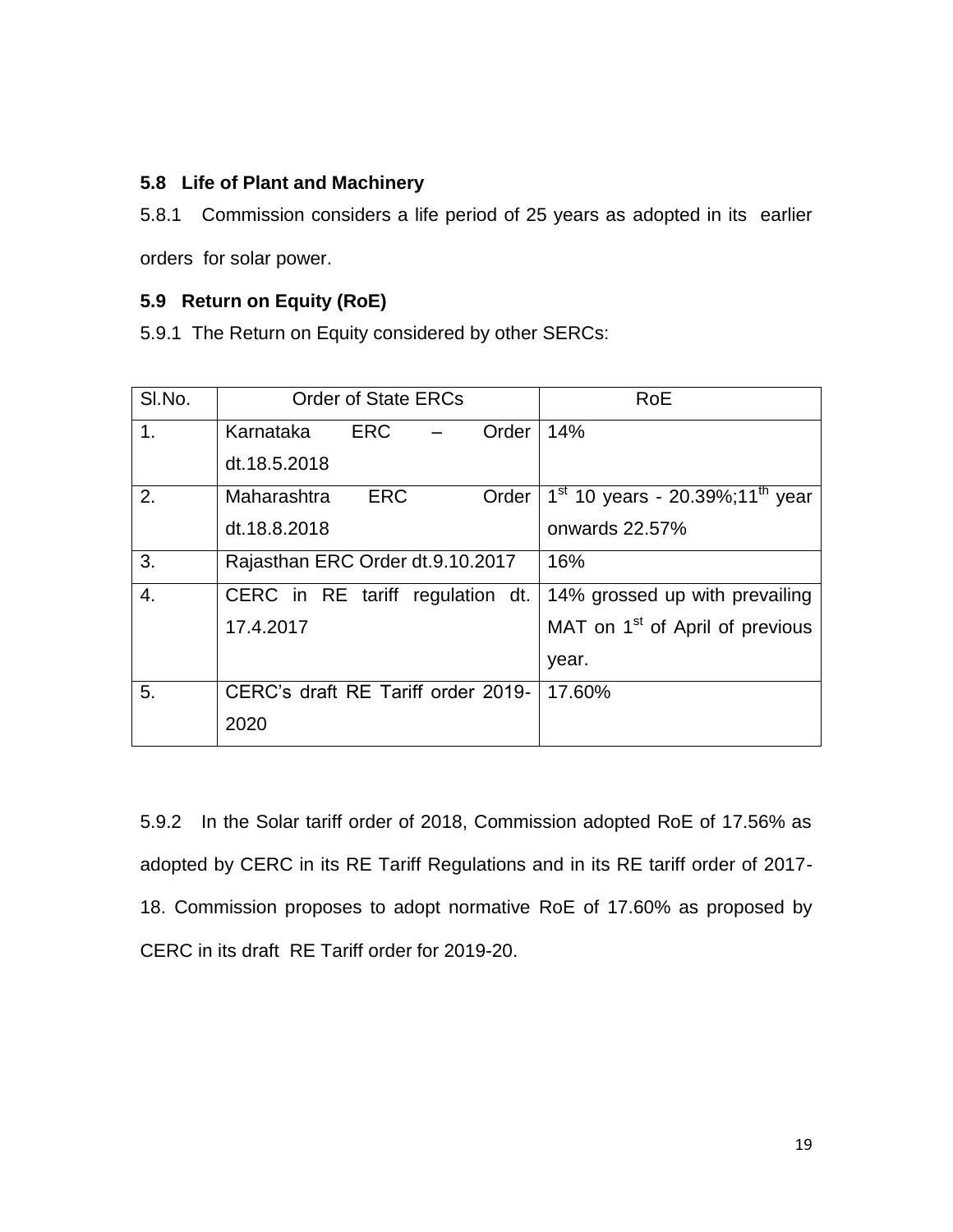# **5.10 Depreciation**

| SI.No.         | <b>Order of State ERCs</b>       | Depreciation                      |  |  |  |
|----------------|----------------------------------|-----------------------------------|--|--|--|
| 1 <sub>1</sub> | ERC.<br>Order<br>Karnataka       | $1^{st}$ 13 years - 5.38%<br>p.a; |  |  |  |
|                | dt.18.5.2018                     | Balance spread over remaining     |  |  |  |
|                |                                  | years.                            |  |  |  |
| 2.             | ERC<br>Maharashtra<br>Order      | $1st$ 12 years - 5.83%<br>p.a;    |  |  |  |
|                | dt.18.8.2018                     | Balance 1.54% p.a.                |  |  |  |
| 3.             | Rajasthan ERC Order dt.9.10.2017 | $1st$ 12 years - 5.83%<br>p.a;    |  |  |  |
|                |                                  | Balance 1.54% p.a.                |  |  |  |
| 4.             | CERC in RE tariff regulation dt  | 5.28% per annum for first 13      |  |  |  |
|                | 17.4.2017                        | years; Balance spread<br>over     |  |  |  |
|                |                                  | remaining useful life.            |  |  |  |

5.10.1 The Depreciation considered by other ERCs:

5.10.2 The Commission in its Orders on Wind, Bio-mass and Bagasse based energy issued during the year 2012 has depreciated the value of plant and machinery to 90% of the initial value for the life period using the straight line method which translates to 3.6% per annum. The same method was adopted in the tariff orders issued for solar power. Depreciation was calculated on 95% of the capital investment in the last four orders on solar power. The Commission proposes to adopt the same method for the life period of 25 years.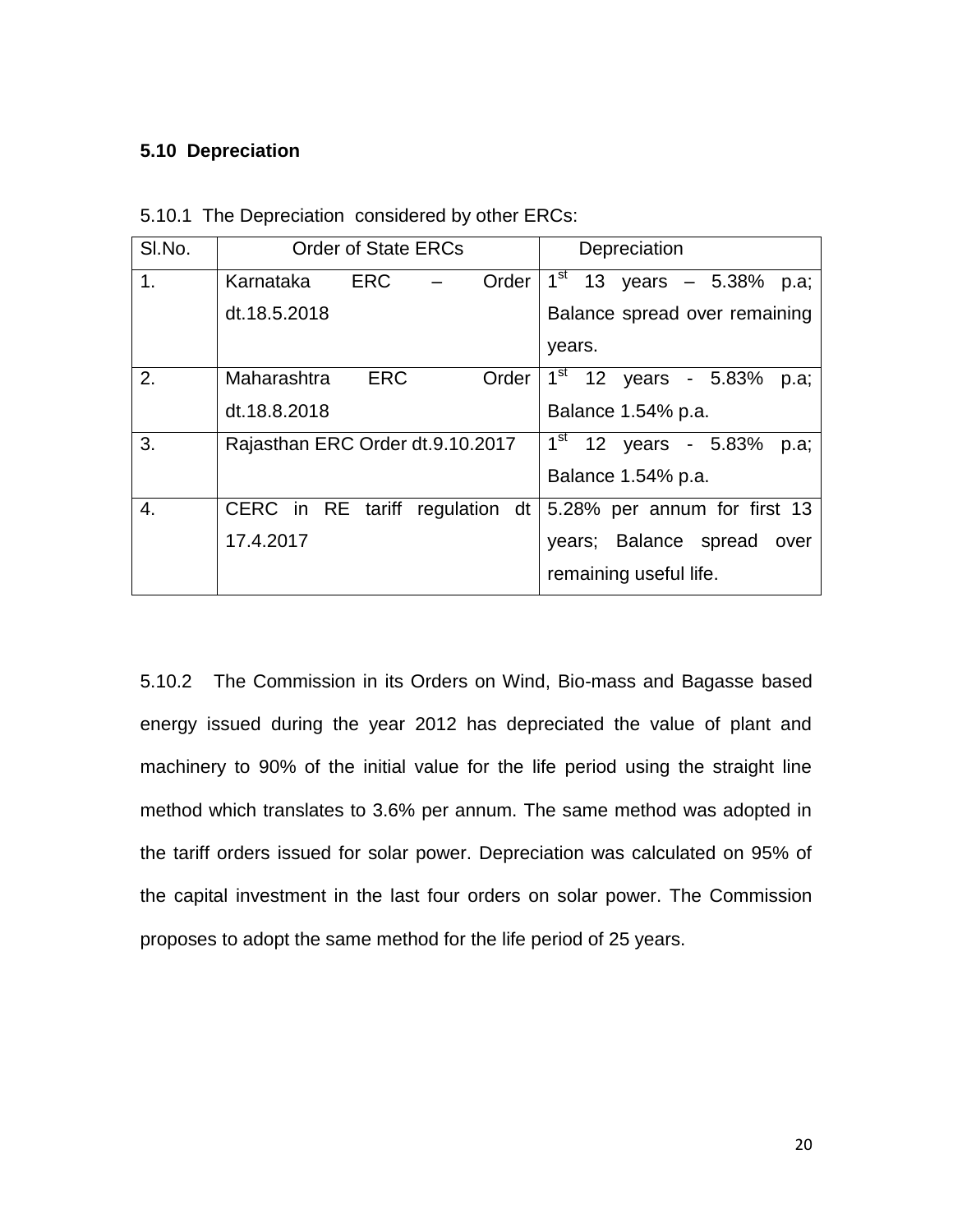# **5.11 Interest and Components of Working Capital**

| 5.11.1 The interest and components considered by other SERCs : |  |
|----------------------------------------------------------------|--|
|----------------------------------------------------------------|--|

| SI.No. | <b>Order of State ERCs</b><br><b>Interest and Components</b><br><b>ERC</b><br>11%; receivables -2 months<br>Order<br>ERC<br>Order<br>11.56%; $O&M - 1$ month,<br>maintenance spares-15%;<br>receivables - 2 months<br>$11.8\%$ ; O&M $-1$<br>month,<br>maintenance spares-15%;<br>receivables $-1.5$ months<br>$O&M - 1$ month, maintenance<br>spares-15%; receivables $-2$<br>months.<br>Normative interest rate of three<br>hundred (300) basis<br>points |                                    |  |  |  |  |  |  |
|--------|-------------------------------------------------------------------------------------------------------------------------------------------------------------------------------------------------------------------------------------------------------------------------------------------------------------------------------------------------------------------------------------------------------------------------------------------------------------|------------------------------------|--|--|--|--|--|--|
| 1.     | Karnataka                                                                                                                                                                                                                                                                                                                                                                                                                                                   |                                    |  |  |  |  |  |  |
|        | dt.18.5.2018                                                                                                                                                                                                                                                                                                                                                                                                                                                |                                    |  |  |  |  |  |  |
| 2.     | Maharashtra                                                                                                                                                                                                                                                                                                                                                                                                                                                 |                                    |  |  |  |  |  |  |
|        | dt.18.8.2018                                                                                                                                                                                                                                                                                                                                                                                                                                                |                                    |  |  |  |  |  |  |
|        |                                                                                                                                                                                                                                                                                                                                                                                                                                                             |                                    |  |  |  |  |  |  |
| 3.     | Rajasthan ERC Order dt.9.10.2017                                                                                                                                                                                                                                                                                                                                                                                                                            |                                    |  |  |  |  |  |  |
|        |                                                                                                                                                                                                                                                                                                                                                                                                                                                             |                                    |  |  |  |  |  |  |
|        |                                                                                                                                                                                                                                                                                                                                                                                                                                                             |                                    |  |  |  |  |  |  |
| 4.     | CERC in RE tariff regulation dt.                                                                                                                                                                                                                                                                                                                                                                                                                            |                                    |  |  |  |  |  |  |
|        | 17.4.2017                                                                                                                                                                                                                                                                                                                                                                                                                                                   |                                    |  |  |  |  |  |  |
|        |                                                                                                                                                                                                                                                                                                                                                                                                                                                             |                                    |  |  |  |  |  |  |
|        |                                                                                                                                                                                                                                                                                                                                                                                                                                                             |                                    |  |  |  |  |  |  |
|        |                                                                                                                                                                                                                                                                                                                                                                                                                                                             | above the average State Bank       |  |  |  |  |  |  |
|        |                                                                                                                                                                                                                                                                                                                                                                                                                                                             | of India MCLR (one year tenor)     |  |  |  |  |  |  |
|        |                                                                                                                                                                                                                                                                                                                                                                                                                                                             | prevalent<br>during<br>the<br>last |  |  |  |  |  |  |
|        |                                                                                                                                                                                                                                                                                                                                                                                                                                                             | available six months               |  |  |  |  |  |  |
| 5.     | CERC's draft RE Tariff order 2019-   11.41%                                                                                                                                                                                                                                                                                                                                                                                                                 |                                    |  |  |  |  |  |  |
|        | 2020                                                                                                                                                                                                                                                                                                                                                                                                                                                        |                                    |  |  |  |  |  |  |

5.11.2 CERC in its RE Tariff Regulations 2017 has specified that Interest on Working Capital shall be at interest rate equivalent to the normative interest rate of three hundred (300) basis points above the average State Bank of India MCLR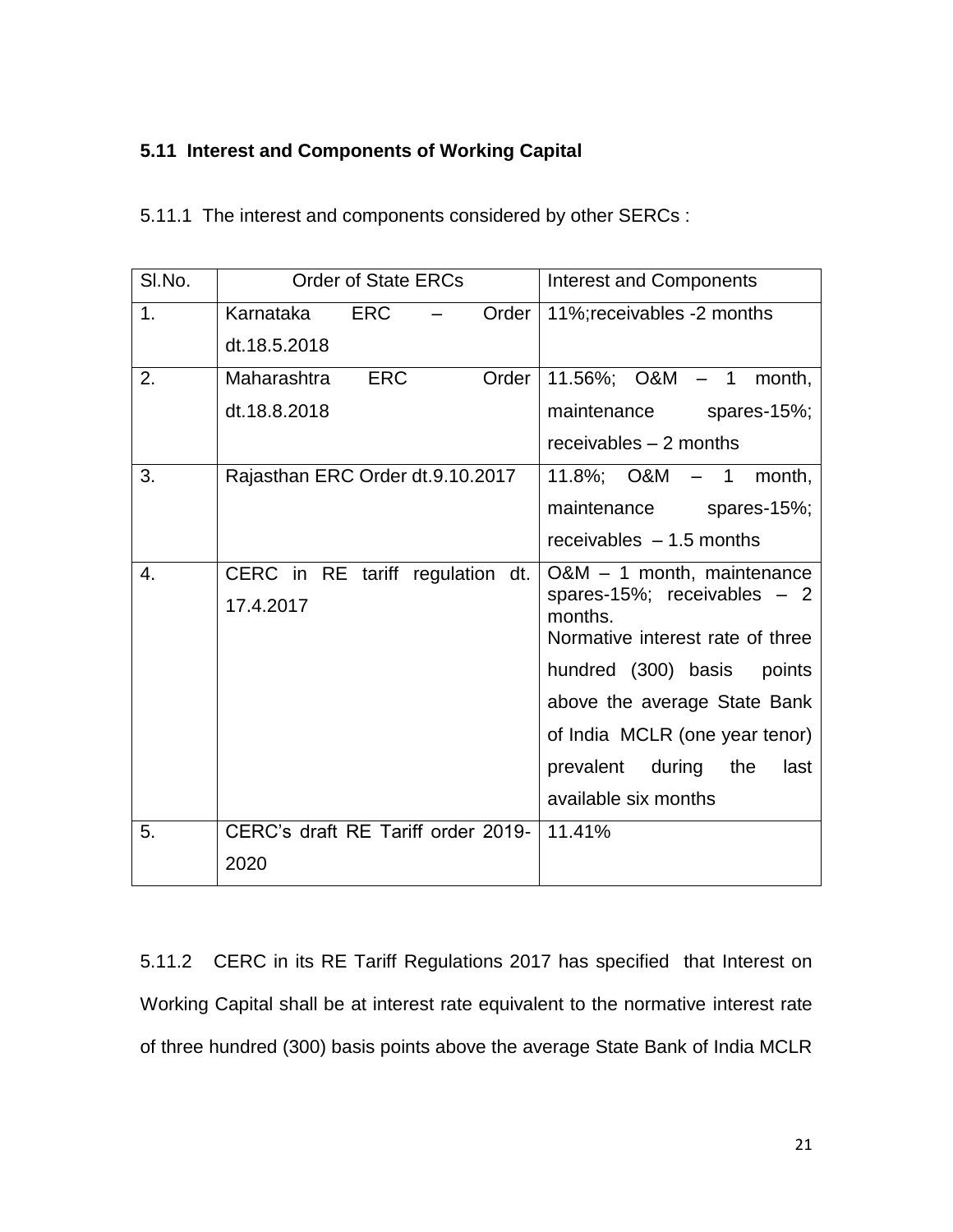(One Year Tenor) prevalent during the last available six months for the determination of tariff.

5.11.3 Commission proposes to adopt the latest MCLR rate of 1 year of 8.55% notified by the State Bank of India in January 2019 plus 300 basis points which is 1155% with one month Operation and Maintenance cost and two months receivables as working capital components.

### **5.12 Auxiliary consumption**

5.12.1 Auxiliary consumption considered to be negligible in Solar PV generation, Commission has not considered auxiliary consumption in Solar PV generation in its earlier orders and proposes to do the same in this order.

# **5.13 Discount factor**

5.13.1 A discount factor of 9.53% equal to the post tax weighted average cost of the capital on the basis of normative debt: equity ratio (70:30) is adopted for the purpose of levellised tariff computation.

# **6.0 Tariff Determinants**

6.1 . The financial and operational parameters in respect of Solar Power projects proposed in the paper are tabulated below:

| <b>Tariff Components</b> | Values             |
|--------------------------|--------------------|
| Capital cost             | Rs. 3.35 Crores/MW |
| <b>CUF</b>               | 19%                |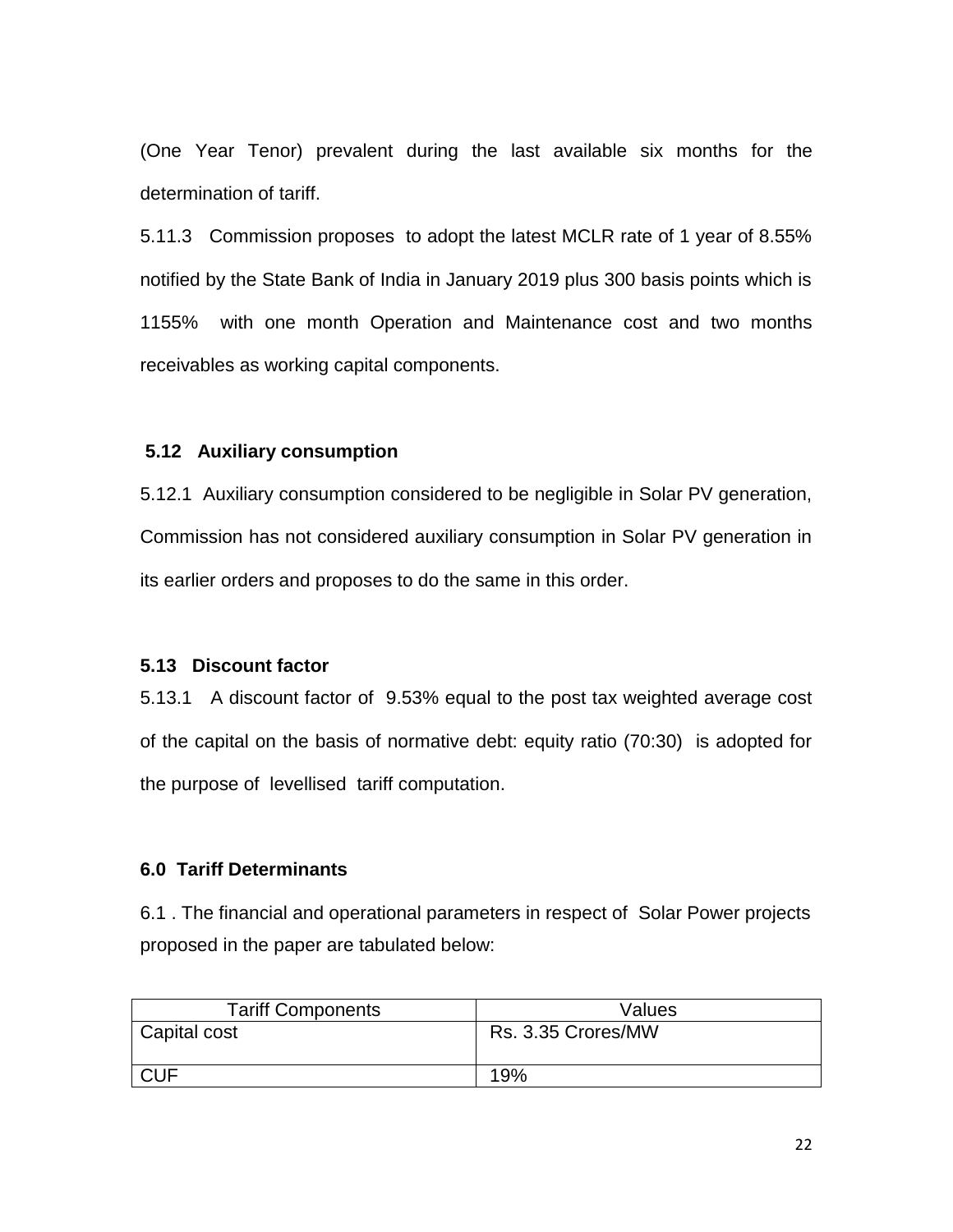| Operation and maintenance expenses | 1.4% of Capital cost with escalation at<br>5.72% p.a from second year |
|------------------------------------|-----------------------------------------------------------------------|
| Insurance                          | 0.35% of net asset value                                              |
| Debt-Equity ratio                  | 70:30                                                                 |
| Life of plant and machinery        | 25 years                                                              |
| <b>Return on Equity</b>            | 17.60%(pre-tax)                                                       |
| Term of Loan                       | 10 years with 1 year moratorium period                                |
| Interest on loan                   | 10.55%                                                                |
| Depreciation                       | 3.6% on 95% of Capital cost                                           |
| <b>Working Capital components</b>  | one month O&M cost and two months<br>receivables                      |
| Interest on working capital        | 11.55%                                                                |
| Discount factor                    | 9.53%                                                                 |

# **7.0 Solar Power Tariff**

7.1 Solar power tariff is computed with reference to the determinants listed above. The tariff works out to Rs.3.04 per unit without accelerated depreciation and Rs.2.80 per unit with Accelerated Depreciation(AD). The tariff rates of other SERCs are tabulated below:

| SI.No. | <b>Order of State ERCs</b>          | Tariff                  |
|--------|-------------------------------------|-------------------------|
|        | Karnataka ERC - order Dt. 18.5.2018 | Rs.3.05                 |
| 2.     | Maharashtra ERC Order dt.18.8.2018  | Rs.3.02 without A.D;    |
|        |                                     | <b>Rs.2.81 with A.D</b> |
| 3      | Rajasthan ERC Order dt.10.7.2017    | Rs.3.93 without A.D;    |
|        |                                     | $Rs.3.66$ with $A.D$    |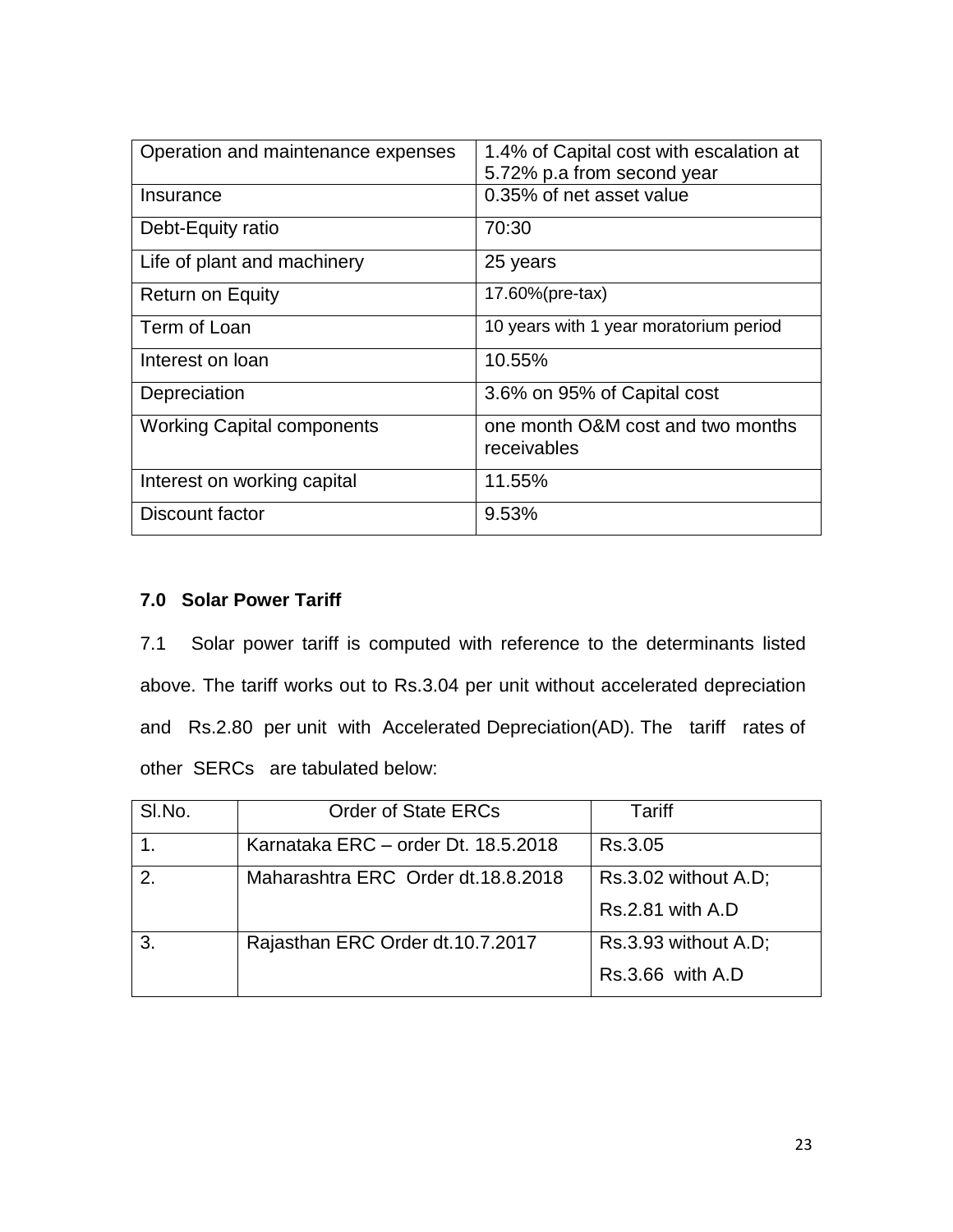# **8.0 Issues related to power purchase by Distribution licensee:**

- 1. Quantum of power purchase by the Distribution licensee
- 2. Plant capacity limitations
- 3. CDM benefits
- 4. Billing and Payments
- 5. Energy Purchase Agreement
- 6. Control Period /Tariff Review Period

# **8.1 Quantum of power purchase by the Distribution licensee**

8.1.1 The distribution licensee can purchase solar power from the Solar Power Generators(SPGs) to meet the Solar Power purchase Obligations(SPO) requirement. If the rates obtained are comparable and below the variable cost of power from conventional fuel based power sources, the licensee may procure over and above the limit of the SPO.

# **8.2 Plant Capacity limitations**

8.2.1 The Commission in the last tariff order for solar power had limited the purchase by the distribution licensee from solar power plants of 1 MW capacity and above. The Commission proposes to adopt the same in this order also.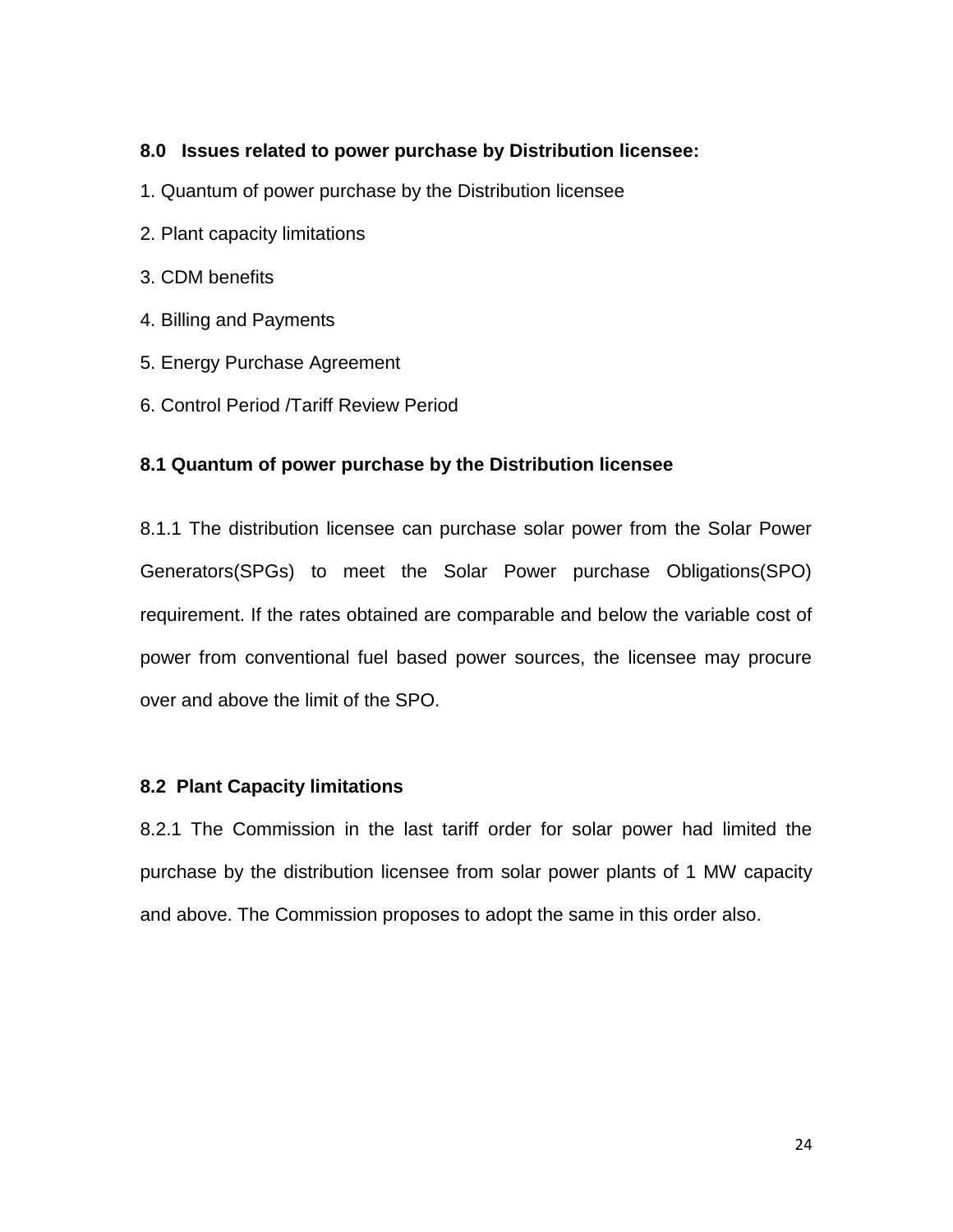### **8.3 CDM benefits**

8.3.1 In the earlier orders issued on renewable energy, the Commission adopted the following formula for sharing of CDM benefits as suggested by the Forum of Regulators (FOR):

"The CDM benefits should be shared on gross basis starting from 100% to developers in the first year and thereafter reducing by 10% every year till the sharing becomes equal (50:50) between the developer and the consumer in the sixth year. Thereafter, the sharing of CDM benefits will remain equal till such time the benefits accrue."

8.3.2 The Commission accepted the formula recommended by the Forum of Regulators in its earlier order. The Commission proposes to adopt the same formula. The distribution licensee shall account for the CDM receipts in the next ARR filing.

### **8.4 Billing and Payments**

8.4.1 When a solar generator sells power to the distribution licensee, the generator shall raise the bill every month for the net energy sold after deducting the charges for power drawn from distribution licensee, reactive power charges etc. The distribution licensee shall make payment to the generator in 60 days of receipt of the bill. Any delayed payment beyond 60 days is liable for interest at the rate of 1% per month.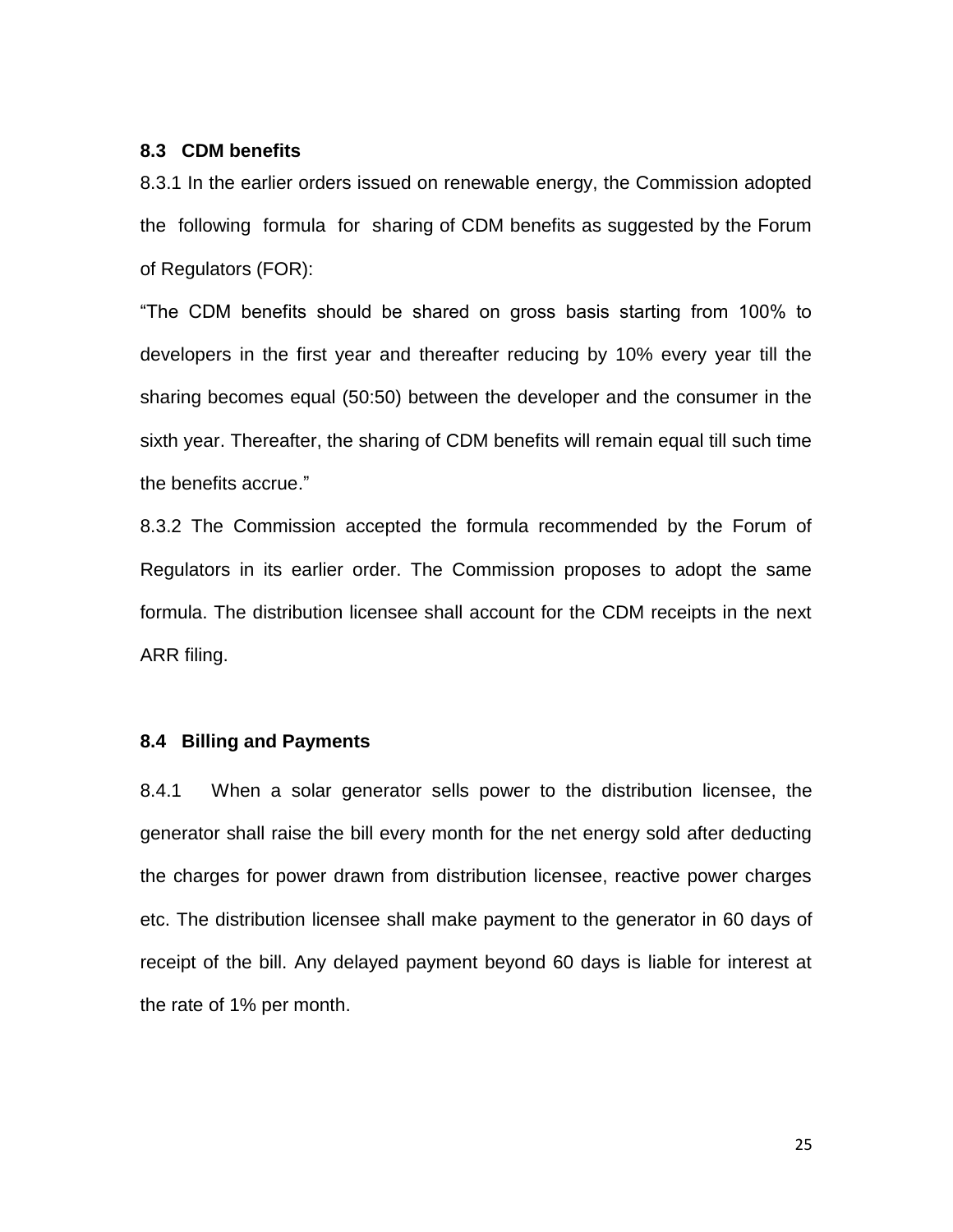### **8.5 Energy Purchase Agreement (EPA)**

8.5.1. The format for Energy Purchase Agreement (EPA) shall be evolved as specified in the Commission's "Power procurement from New and Renewable sources of energy Regulations 2008" and amended from time to time. The agreement shall be valid for 25 years or life of the plant specified in the respective tariff order. The distribution licensee shall execute the Energy Purchase Agreement or convey its decision in line with this order within a month of receipt of the proposal from the generator for selling the power. The agreement fees are governed by the Commission's Fees and Fines regulation.

### **8.6 Control Period /Tariff Review Period**

8.6.1 Regulation 6 of the Power Procurement from New and Renewable Sources of Energy Regulations, 2008 of the Commission specifies that the tariff as determined by the Commission shall remain in force for such period as specified by the Commission in such tariff orders and the control period may ordinarily be two years.

8.6.2 As considered in the earlier orders of solar power, Commission proposes a control period of one year from 01.04.2019 and tariff period is 25 years.

### **9.0 Other related issues:**

- 1. Open access charges Transmission and Wheeling, Line losses
- 2. Cross subsidy surcharge
- 3. Reactive power charges
- 4. Grid availability charges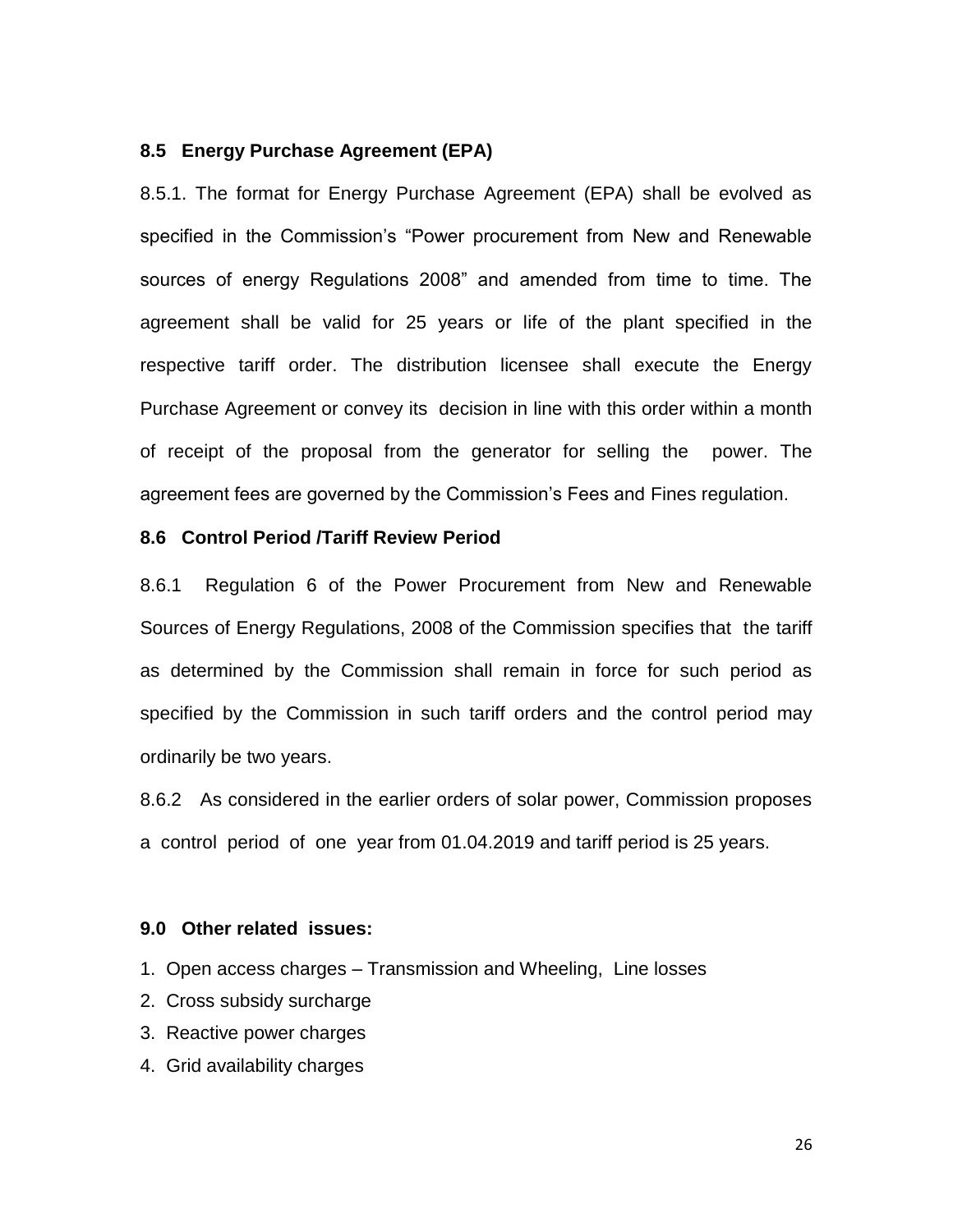- 5. Energy Accounting and Billing Procedure
- 6. Energy wheeling agreement and fees
- 7. Security Deposit
- 8. Power factor disincentive
- 9. Metering
- 10. Connectivity and evacuation of power
- 11. Harmonics
- 12. Parallel Operation charges

### **9.1 Open access charges and line losses**

9.1.1 Transmission, Wheeling and Scheduling & System Operation charges are generally regulated by the Commission's Tariff regulations, Open access regulations and Commission's order on open access charges issued from time to time. However, as a promotional measure, under section 86(1) (e) of the Act, the Commission in the first three tariff orders adopted 30% in each of the transmission, wheeling and scheduling and system operation charges and in the order dt.28.3.2018, Commission adopted 40% in each of the charges. Commission proposes to adopt 50% of the charges applicable for conventional power in each of the charges i.e transmission, wheeling charges, scheduling and system operation charges.

9.1.2 In respect of the plants availing Renewable Energy Certificates (REC), 100% of the respective charges as specified in the relevant orders shall apply.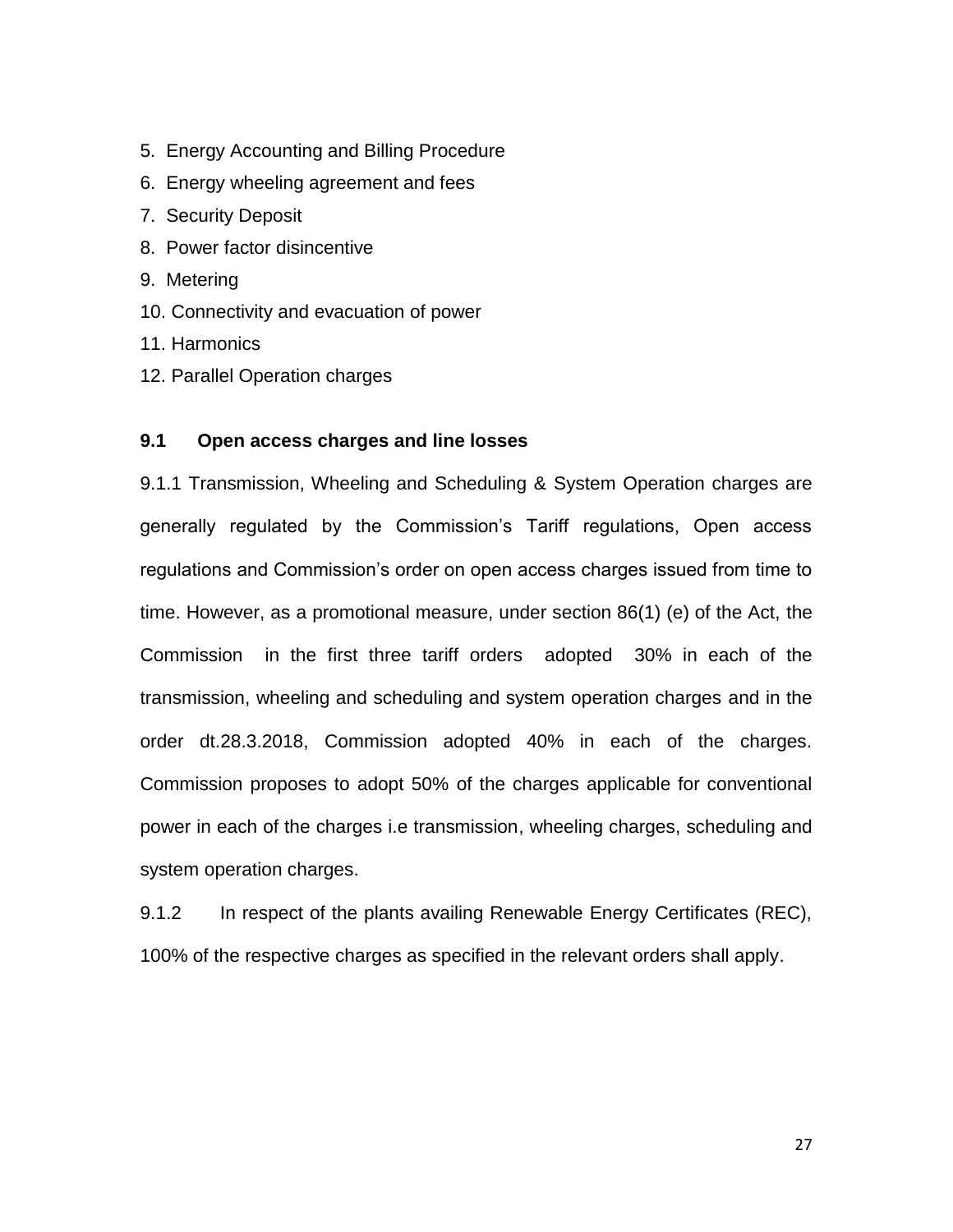9.1.3 Apart from these charges, the SPGs shall have to bear the actual line losses in kind as specified in the respective orders of the Commission and as amended from time to time.

### **9.2 Cross subsidy surcharge**

9.2.1 The Commission in its other tariff orders related to different sources of renewable power and in the orders for solar power has ordered to levy 50% and 60% of the cross subsidy surcharge for third party open access consumers. Commission proposes to withdraw the incentives in phases every year by reducing the same by 10% every year as followed in the last solar tariff order of 2018 and in tariff orders of other sources of renewable energy. Commission proposes levy of 70% of cross subsidy surcharge applicable to conventional power.

# **9.3 Reactive Power Charges**

9.3.1 Commission proposes to adopt the reactive power charges as specified in its Order on Open Access charges issued from time to time.

### **9.4 Grid Availability Charges**

#### **9.4.1 Charges for the start-up power supplied by the distribution licensee**

9.4.1.1 The question of start up power does not arise for Solar PV generators.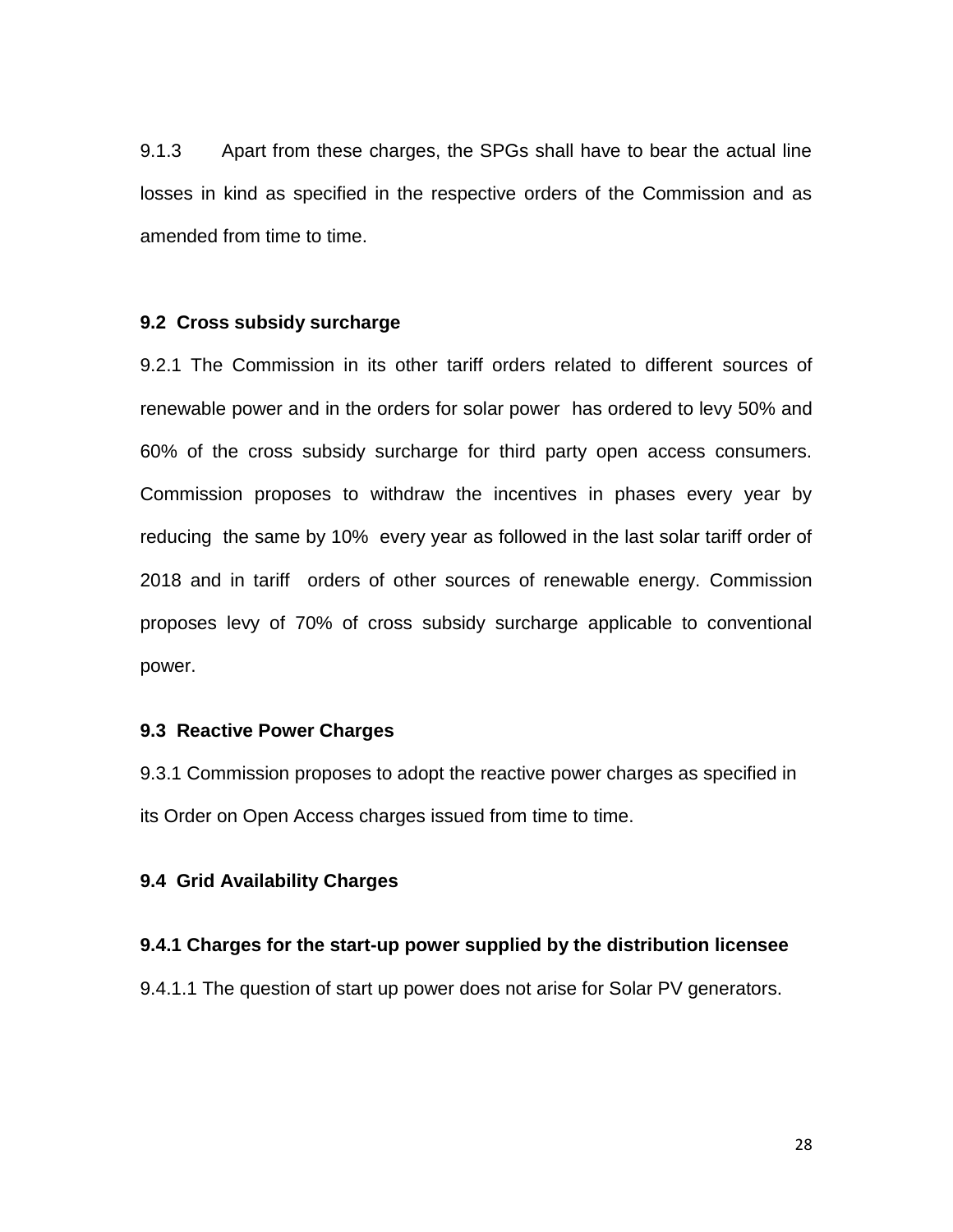#### **9.4.2 Stand by charges**

9.4.2.1 If the drawal by the captive user or third party buyer exceeds generation, the energy charges and demand charges shall be regulated as per the Commission's Open Access regulation and Commission's regulations on Deviation Settlement Mechanism(DSM) and other relevant orders.

# **9.5 Energy Accounting and Billing Procedure**

9.5.1 The energy accounting shall be regulated by the Commission's Regulations on open access, DSM and Order on open access. Till such time the DSM is implemented in the State, if a solar power generator utilizes power for captive use or if he sells it to a third party, the distribution licensee shall raise the bill at the end of the billing period for the net energy supplied. The licensee shall record the slot wise generation and consumption during the billing period. Slot wise adjustment shall be for the billing period. Peak hour generation can be adjusted to normal hour or off peak hour consumption of the billing period and normal hour generation can be adjusted to off peak hour consumption of the billing period. Excess consumption will be charged at the tariff applicable to the consumer subject to the terms and conditions of supply.

9.5.2 When DSM is implemented, the licensee shall record the time block wise generation and consumption during the billing period. Time block wise adjustment shall be made for the billing period. Excess consumption will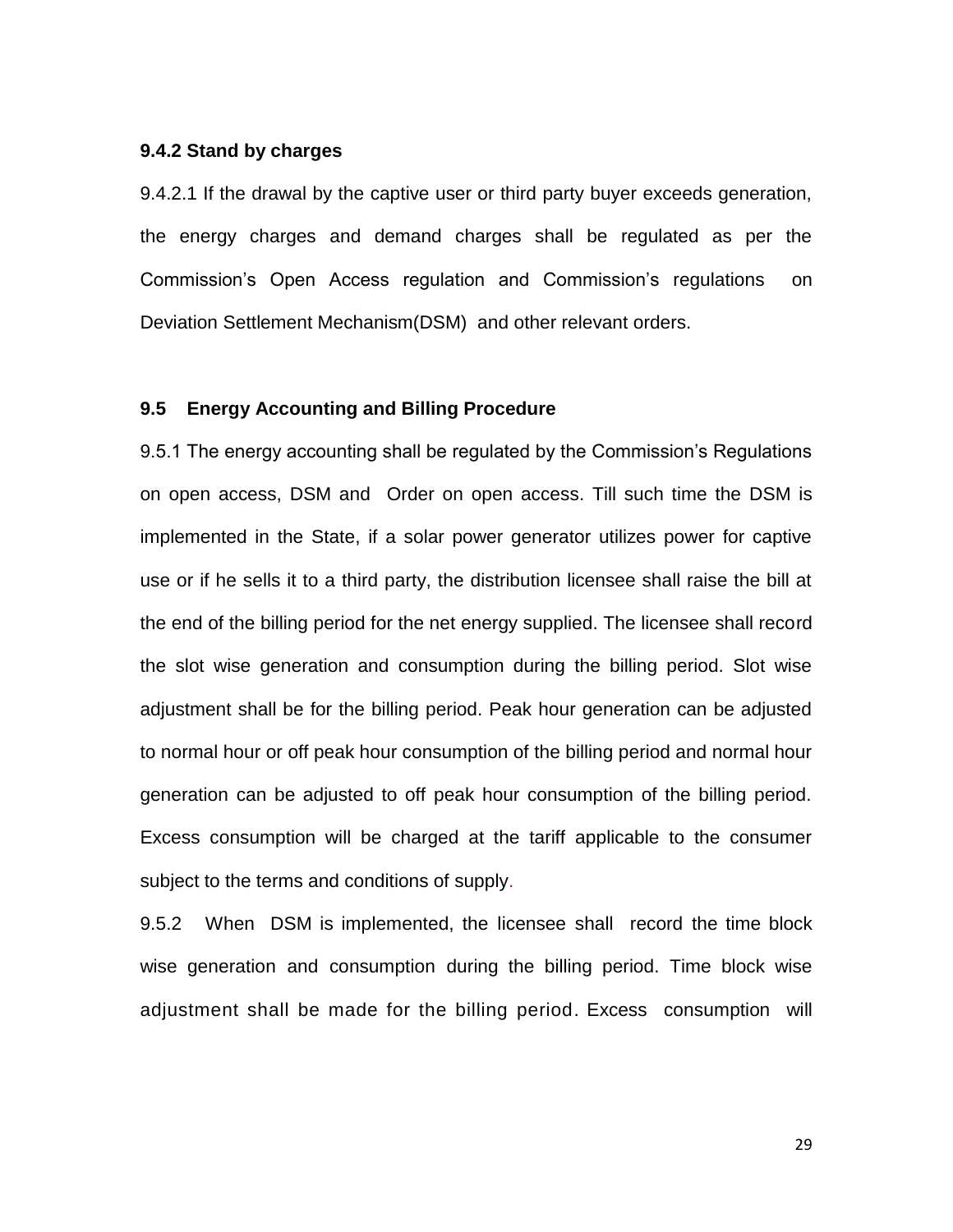be charged at the tariff applicable to the consumer subject to the terms and conditions of supply.

9.5.3 After the billing period, the balance energy may be sold at the rate of 75% of the respective solar tariff fixed by the Commission in the respective orders to the generators.

#### **9.6 Energy Wheeling Agreement and fees**

9.6.1 The format for Energy Wheeling Agreement, application and agreement fees, procedure and terms & conditions shall be governed by Commission's following regulations in force and as amended from time to time:

1. Tamil Nadu Electricity Regulatory Commission's Grid Connectivity and Intra State Open Access Regulations, 2014

2. Power Procurement from New and Renewable Sources of Energy Regulations, 2008.

### **9.7 Security deposit**

9.7.1 As regards the security deposit to be paid by captive /third party user, the Commission proposes to retain the present arrangements i.e. charges corresponding to two times the maximum net energy supplied by the distribution licensee in any month in the preceding financial year shall be taken as the basis for the payment of security deposit.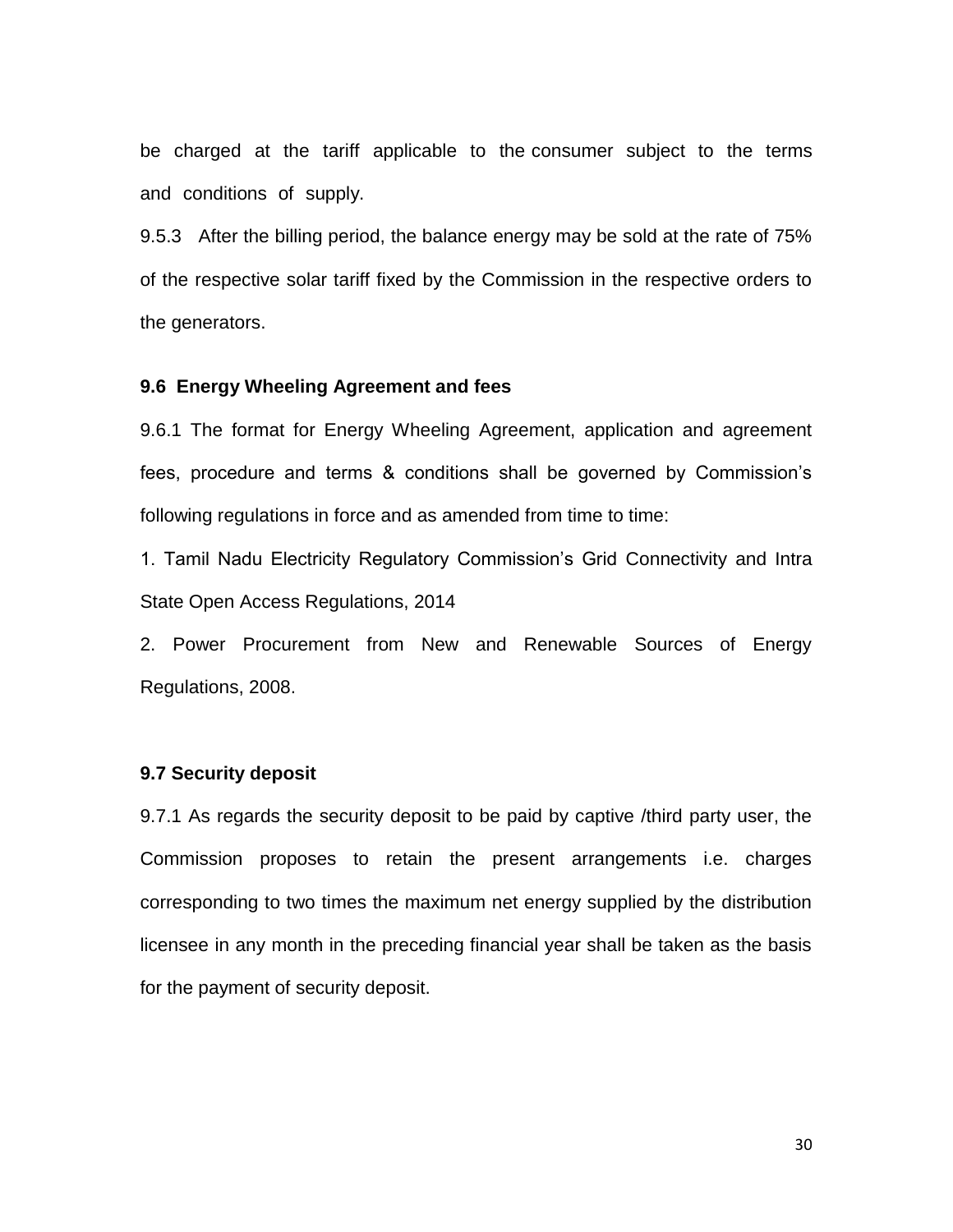# **9.8 Power Factor disincentive**

9.8.1 Power factor disincentive may be regulated for the power factor recorded in the meter at the user end as specified in the relevant regulations/orders in force.

# **9.9 Metering**

9.9.1 The Commission proposes that metering and communication shall be in accordance with the following regulations in force and any specific orders of the Commission on metering and ABT whenever issued:

- (1) Central Electricity Authority (Installation and Operation of Meters) Regulations 2006 and as amended from time to time.
- (2) Tamil Nadu Electricity Distribution and Supply Codes
- (3) Tamil Nadu Electricity Grid Code
- (4) Tamil Nadu Electricity Regulatory Commission's Grid Connectivity and Intra State Open Access Regulations, 2014

# **9.10 Connectivity and Evacuation of power**

9.10.1 The provisions contained in Central Electricity Authority (Technical Standards for Connectivity to the Grid) Regulations,2007 and Central Electricity Authority (Technical Standards for Connectivity of the Distributed Generation Resources) Regulations,2013, and its amendments shall be complied with. The connectivity and power evacuation system shall be provided as per the Act/ Codes/ Regulations/orders in force.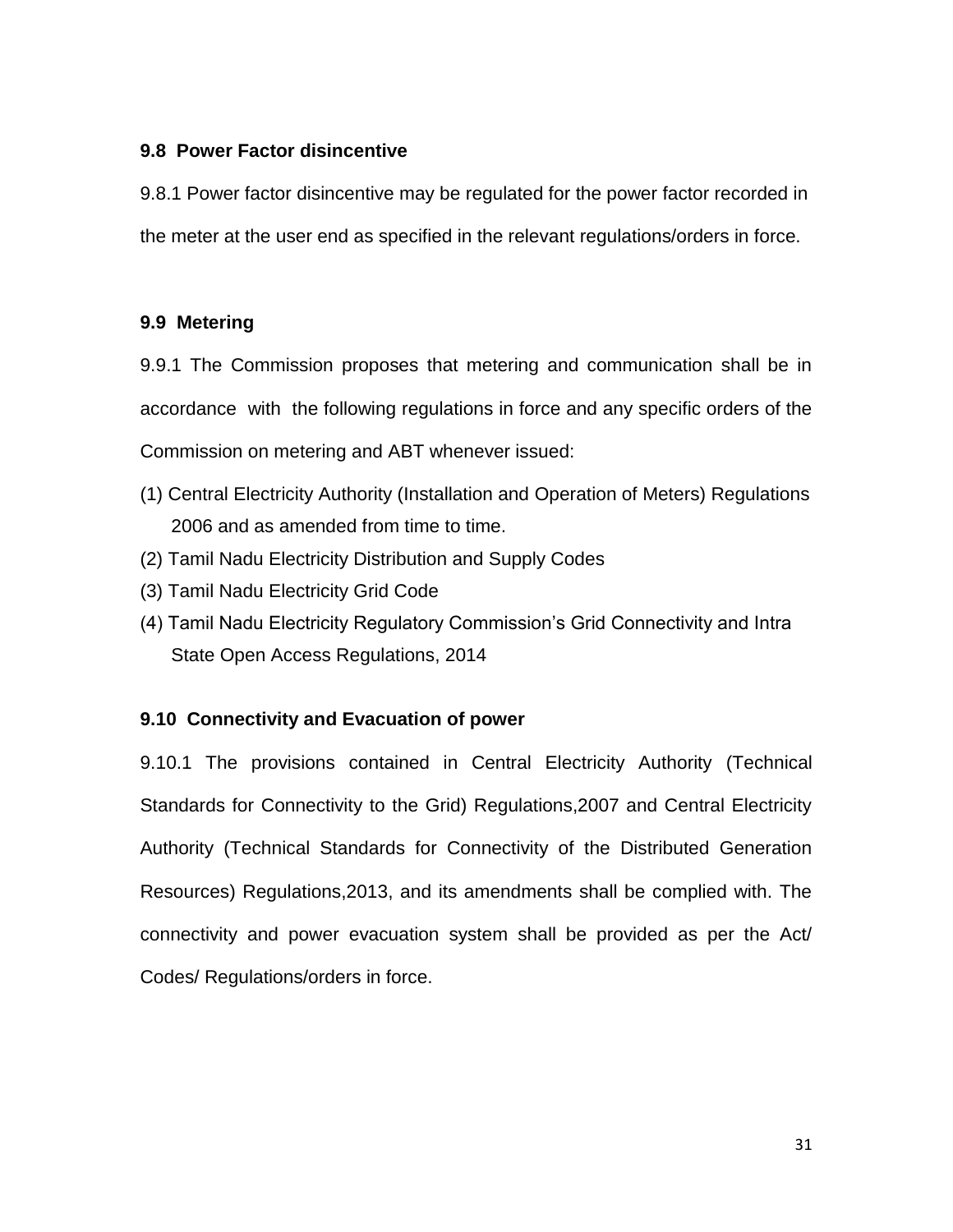#### **9.11 Harmonics**

9.11.1 The SPGs shall follow the CEA (Technical Standards for Connectivity of the Distributed Generation Resources) Regulations, 2013 in respect of harmonics. It is the responsibility of the generator to provide adequate filtering mechanism to limit the harmonics within the stipulated norms. It shall be done before connecting the generator to the grid and the harmonics shall be measured by the respective distribution licensee during the commissioning. If the SPGs inject the harmonics beyond the stipulated limit, they shall pay a compensation of 15% of applicable generation tariff rate to the distribution licensee in whose area the plant is located till such time it is reduced within the stipulated limit. The distribution licensee is responsible for measurement of harmonics with standard meters and issue notices for payment of compensation charges if the harmonics is beyond the stipulated limit. A minimum of 15 days notice period shall be given for payment of compensation charges.

# **9.12 Parallel operation charges**

9.12.1 SPGs who opt for parallel operation with the grid shall pay 50% of applicable parallel operation charges to the distribution licensee as specified in relevant regulations/orders of the Commission.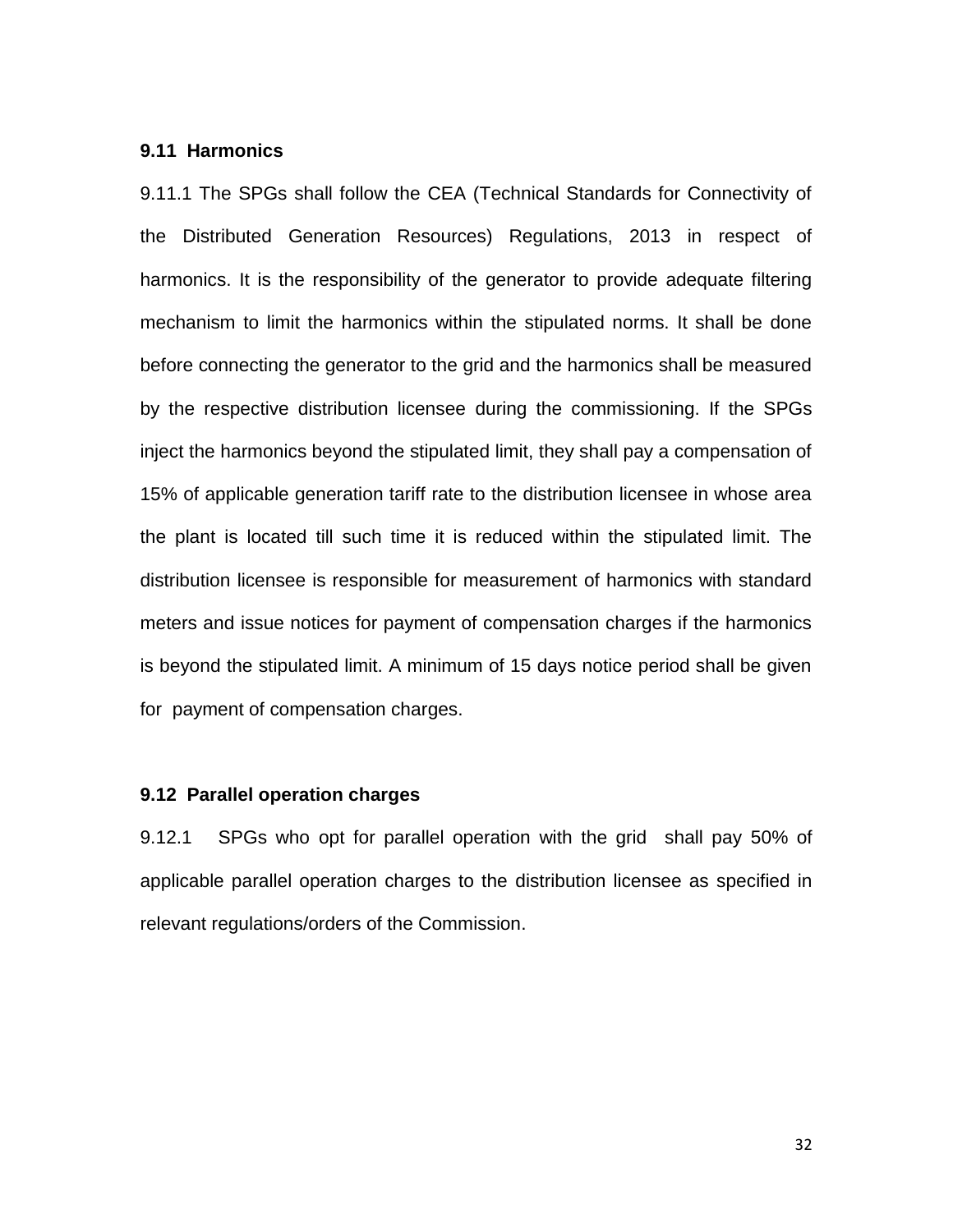# **10.0 Applicability of this order**

10.1 This Order shall come into force on expiry of the control period of order No.5 of 2018 dt.28.3.2018. The tariff proposed to be fixed shall be applicable to all solar power plants commissioned during the control period of the Order. The tariff is applicable for purchase of solar power by Distribution Licensee from Solar Power Generators(SPGs). The open access charges and other terms and conditions specified shall be applicable to all the SPGs, irrespective of their date of commissioning.

(By order of Tamil Nadu Electricity Regulatory Commission)

 (S.Chinnarajalu) **Secretary** Tamil Nadu Electricity Regulatory Commission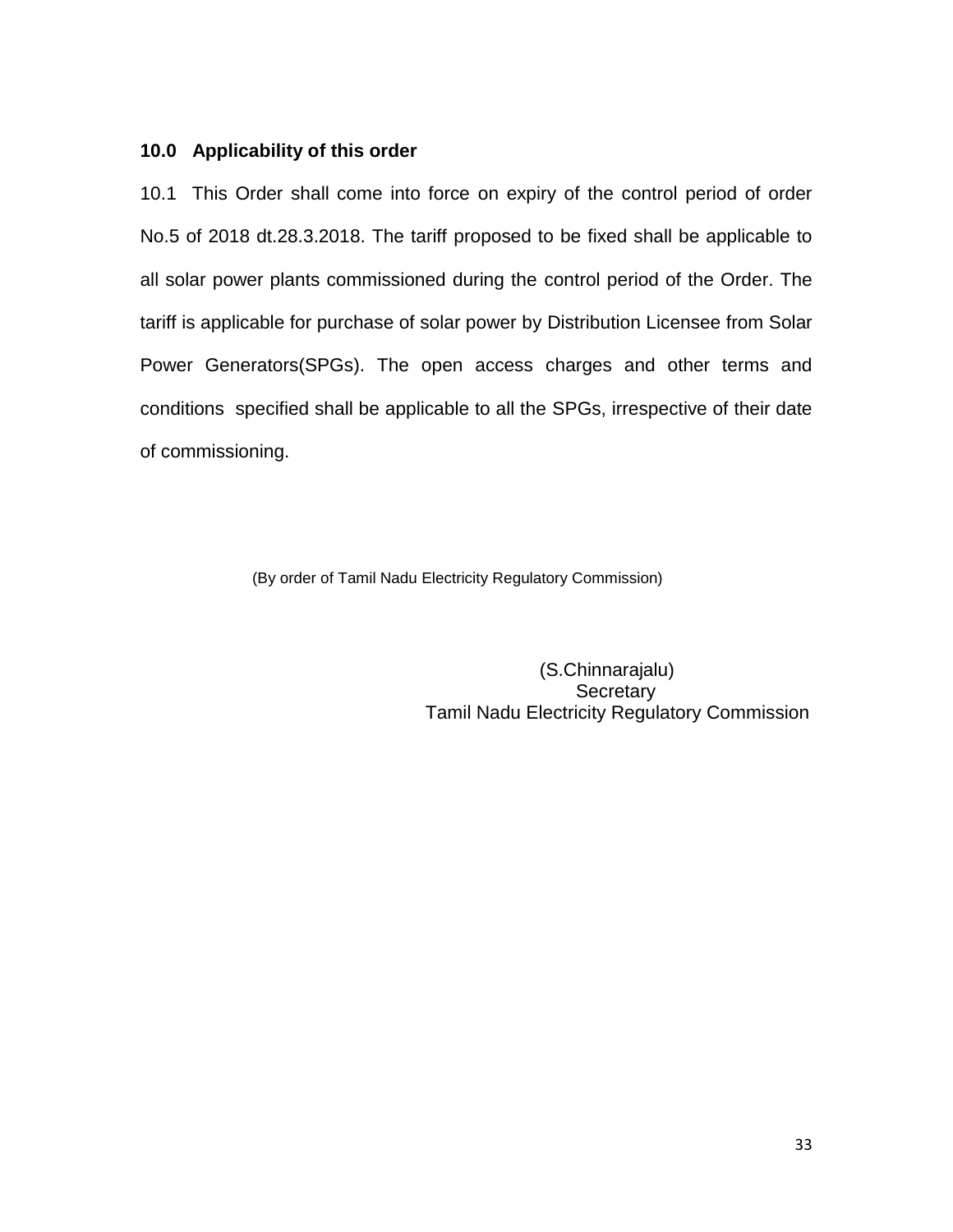| Capital cost                                                                                       | 33500000                                    |                                                                                                     |         |         |         |         |                |            |         |         |         |
|----------------------------------------------------------------------------------------------------|---------------------------------------------|-----------------------------------------------------------------------------------------------------|---------|---------|---------|---------|----------------|------------|---------|---------|---------|
| <b>PLF</b>                                                                                         | 19.00%                                      |                                                                                                     |         |         |         |         |                | Annexure I |         |         |         |
| Depreciation<br>Interest<br>Dt:Eq.<br>0 & M<br>Insurance<br>Residual value<br>ROE<br>Life of Plant | 3.60%<br>70 & 30<br>10%<br>17.60%<br>25 Yr. | Solar PV MW scale<br>10.550% $(10 + 1)$ yr.<br>1.4.% with 5.72 % escl.<br>0.35 % of net asset value |         |         |         |         |                |            |         |         |         |
| Aux.consump.                                                                                       | 0%                                          |                                                                                                     |         |         |         |         |                |            |         |         |         |
| W.Cap.                                                                                             | O&M 1m +Receivables 2m.                     |                                                                                                     |         |         |         |         |                |            |         |         |         |
| Inst. On W.Cap.                                                                                    | 11.55%                                      |                                                                                                     |         |         |         |         |                |            |         |         |         |
| Discount factor                                                                                    | 9.53%                                       |                                                                                                     |         |         |         |         |                |            |         |         |         |
| Tariff Details--- Solar.(PV)                                                                       |                                             |                                                                                                     |         |         |         |         |                |            |         |         |         |
| Gross Gen                                                                                          | 1664400                                     | 1664400                                                                                             | 1664400 | 1664400 | 1664400 | 1664400 | 1664400        | 1664400    | 1664400 | 1664400 | 1664400 |
| Years                                                                                              | 1                                           | $\overline{2}$                                                                                      | 3       | 4       | 5       | 6       | $\overline{7}$ | 8          | 9       | 10      | 11      |
| ROE                                                                                                | 1768800                                     | 1768800                                                                                             | 1768800 | 1768800 | 1768800 | 1768800 | 1768800        | 1768800    | 1768800 | 1768800 | 1768800 |
| Depreciation                                                                                       | 1145700                                     | 1145700                                                                                             | 1145700 | 1145700 | 1145700 | 1145700 | 1145700        | 1145700    | 1145700 | 1145700 | 1145700 |
| Insurance cost                                                                                     | 117250                                      | 113240                                                                                              | 109230  | 105220  | 101210  | 97200   | 93190          | 89180      | 85170   | 81160   | 77151   |
| Interest on Loan                                                                                   | 2473975                                     | 2473975                                                                                             | 2226578 | 1979180 | 1731783 | 1484385 | 1236988        | 989590     | 742193  | 494795  | 247398  |
| 0 & M                                                                                              | 469000                                      | 495827                                                                                              | 524188  | 554172  | 585870  | 619382  | 654811         | 692266     | 731863  | 773726  | 817983  |
| <b>IOWC</b>                                                                                        | 121874                                      | 122585                                                                                              | 118485  | 114433  | 110432  | 106484  | 102593         | 98761      | 94992   | 91290   | 87658   |
| <b>Total</b>                                                                                       | 6096599                                     | 6120127                                                                                             | 5892981 | 5667505 | 5443795 | 5221951 | 5002081        | 4784297    | 4568718 | 4355471 | 4144690 |
| <b>IOWC</b>                                                                                        | 3.663                                       | 3.677                                                                                               | 3.541   | 3.405   | 3.271   | 3.137   | 3.005          | 2.874      | 2.745   | 2.617   | 2.490   |
| <b>O &amp; M</b>                                                                                   | 39083                                       | 41319                                                                                               | 43682   | 46181   | 48823   | 51615   | 54568          | 57689      | 60989   | 64477   | 68165   |
| <b>Receivables</b>                                                                                 | 1016100                                     | 1020021                                                                                             | 982163  | 944584  | 907299  | 870325  | 833680         | 797383     | 761453  | 725912  | 690782  |
| Total                                                                                              | 1055183                                     | 1061340                                                                                             | 1025846 | 990765  | 956122  | 921940  | 888248         | 855072     | 822442  | 790389  | 758947  |
| <b>IOWC</b>                                                                                        | 121874                                      | 122585                                                                                              | 118485  | 114433  | 110432  | 106484  | 102593         | 98761      | 94992   | 91290   | 87658   |
| <b>Discount Factor</b>                                                                             |                                             | 0.91                                                                                                | 0.83    | 0.76    | 0.69    | 0.63    | 0.58           | 0.53       | 0.48    | 0.44    | 0.40    |
| <b>Present Value</b>                                                                               | 3.66                                        | 3.36                                                                                                | 2.95    | 2.59    | 2.27    | 1.99    | 1.74           | 1.52       | 1.33    | 1.15    | 1.00    |
| <b>Levelised tariff</b>                                                                            | 3.04                                        |                                                                                                     |         |         |         |         |                |            |         |         |         |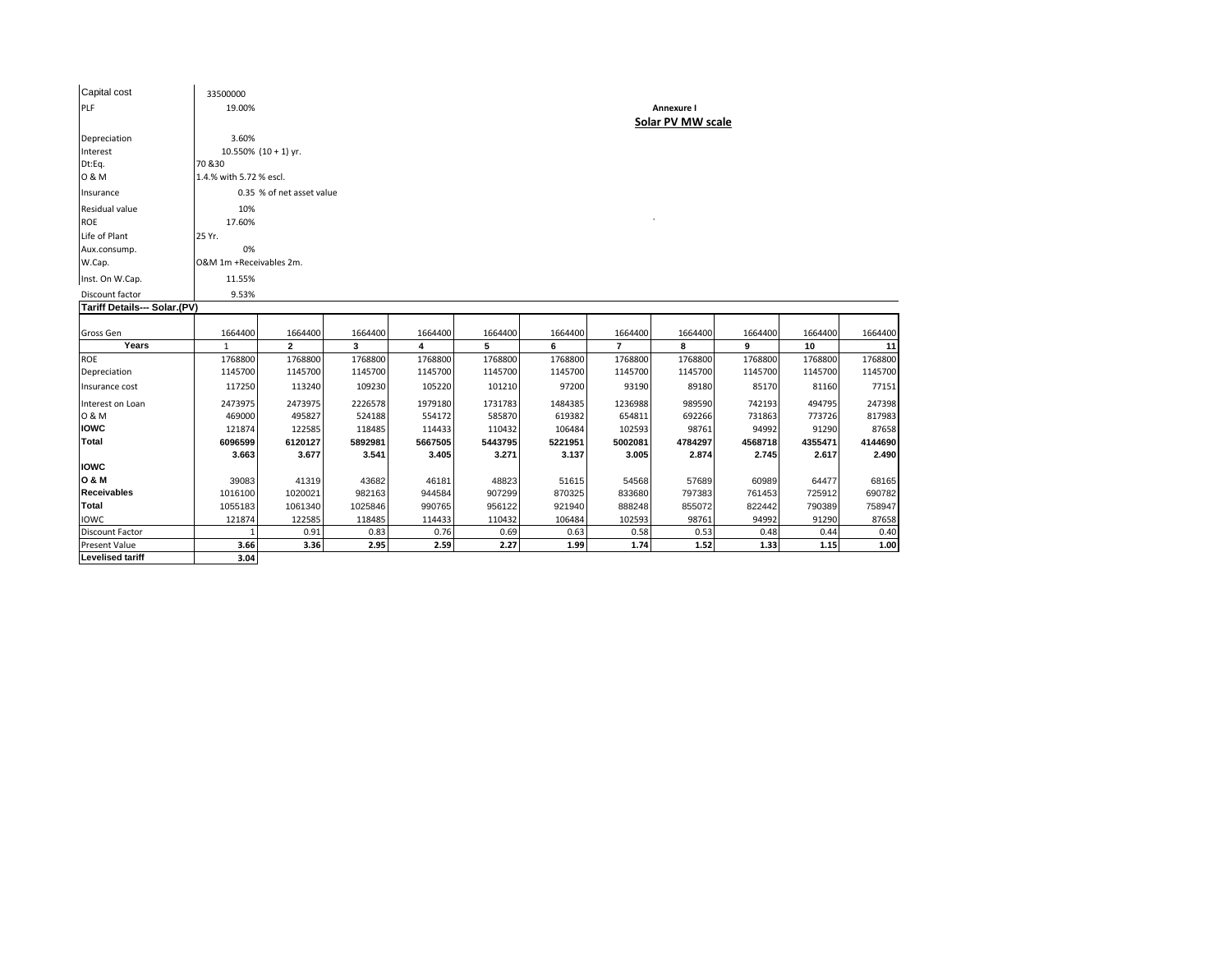#### Determination of accelerated depreciation benefit

| Depreciation amount             | 90%      |                |            |            |            |            |            |            |            |            |            |
|---------------------------------|----------|----------------|------------|------------|------------|------------|------------|------------|------------|------------|------------|
| Book depreciation rate          | 5.28%    |                |            |            |            |            |            |            |            |            |            |
| Tax depreciation rate           | 40%      |                |            |            |            |            |            |            |            |            |            |
| Income Tax (Normal rate)        | 27.820%  |                |            |            |            |            |            |            |            |            |            |
| Capital Cost                    | 33500000 |                |            |            |            |            |            |            |            |            |            |
| Years                           |          | $\overline{2}$ | 3          | 4          | 5          | 6          | 7          | 8          | 9          | 10         | 11         |
| <b>Book Depreciation</b>        | 2.64%    | 5.28%          | 5.28%      | 5.28%      | 5.28%      | 5.28%      | 5.28%      | 5.28%      | 5.28%      | 5.28%      | 5.28%      |
| Bk dep in lakhs                 | 884400   | 1768800        | 1768800    | 1768800    | 1768800    | 1768800    | 1768800    | 1768800    | 1768800    | 1768800    | 1768800    |
|                                 |          |                |            |            |            |            |            |            |            |            |            |
| <b>Accelerated Depreciation</b> |          |                |            |            |            |            |            |            |            |            |            |
| Opening                         | 100%     | 70%            | 35%        | 21.00%     | 12.60%     | 7.56%      | 4.54%      | 2.72%      | 1.633%     | 0.98%      | 0.59%      |
| Allowed                         | 30%      | 35%            | 14.00%     | 8.40%      | 5.04%      | 3.02%      | 1.81%      | 1.09%      | 0.65%      | 0.39%      | 0.24%      |
| Closing                         | 70%      | 35%            | 21.00%     | 12.60%     | 7.56%      | 4.54%      | 2.72%      | 1.63%      | 0.98%      | 0.59%      | 0.35%      |
| <b>Accelerated Depreciation</b> | 10050000 | 11725000       | 4690000    | 2814000    | 1688400    | 1013040    | 607824     | 364694.40  | 218816.64  | 131289.98  | 78773.99   |
|                                 |          |                |            |            |            |            |            |            |            |            |            |
| Net dep benefit                 | 9165600  | 9956200        | 2921200    | 1045200    | $-80400$   | $-755760$  | $-1160976$ | $-1404106$ | $-1549983$ | $-1637510$ | $-1690026$ |
| Tax benefit                     | 2549870  | 2769815        | 812678     | 290775     | $-22367$   | $-210252$  | $-322984$  | -390622    | $-431205$  | $-455555$  | $-470165$  |
| Discount factor                 | 1.00     | 0.91           | 0.83       | 0.76       | 0.69       | 0.63       | 0.58       | 0.53       | 0.48       | 0.44       | 0.40       |
| Average discount factor         | 1.00     | 0.96           | 0.87       | 0.80       | 0.73       | 0.66       | 0.61       | 0.55       | 0.51       | 0.46       | 0.42       |
| Net Energy gen                  | 832200   | 1664400        | 1664400    | 1664400    | 1664400    | 1664400    | 1664400    | 1664400    | 1664400    | 1664400    | 1664400    |
| Energy gen with DCF             | 832200   | 1591991.84     | 1453475.61 | 1327011.42 | 1211550.65 | 1106135.90 | 1009893.08 | 922024.18  | 841800.58  | 768557.09  | 701686.38  |
| Tax benft with DCF              | 2549870  | 2649317        | 709690     | 231832     | $-16282$   | $-139731$  | $-195974$  | $-216392$  | $-218090$  | $-210358$  | $-198215$  |
| AD benefit                      | 0.23     |                |            |            |            |            |            |            |            |            |            |

**Levelised tariff with AD 2.80**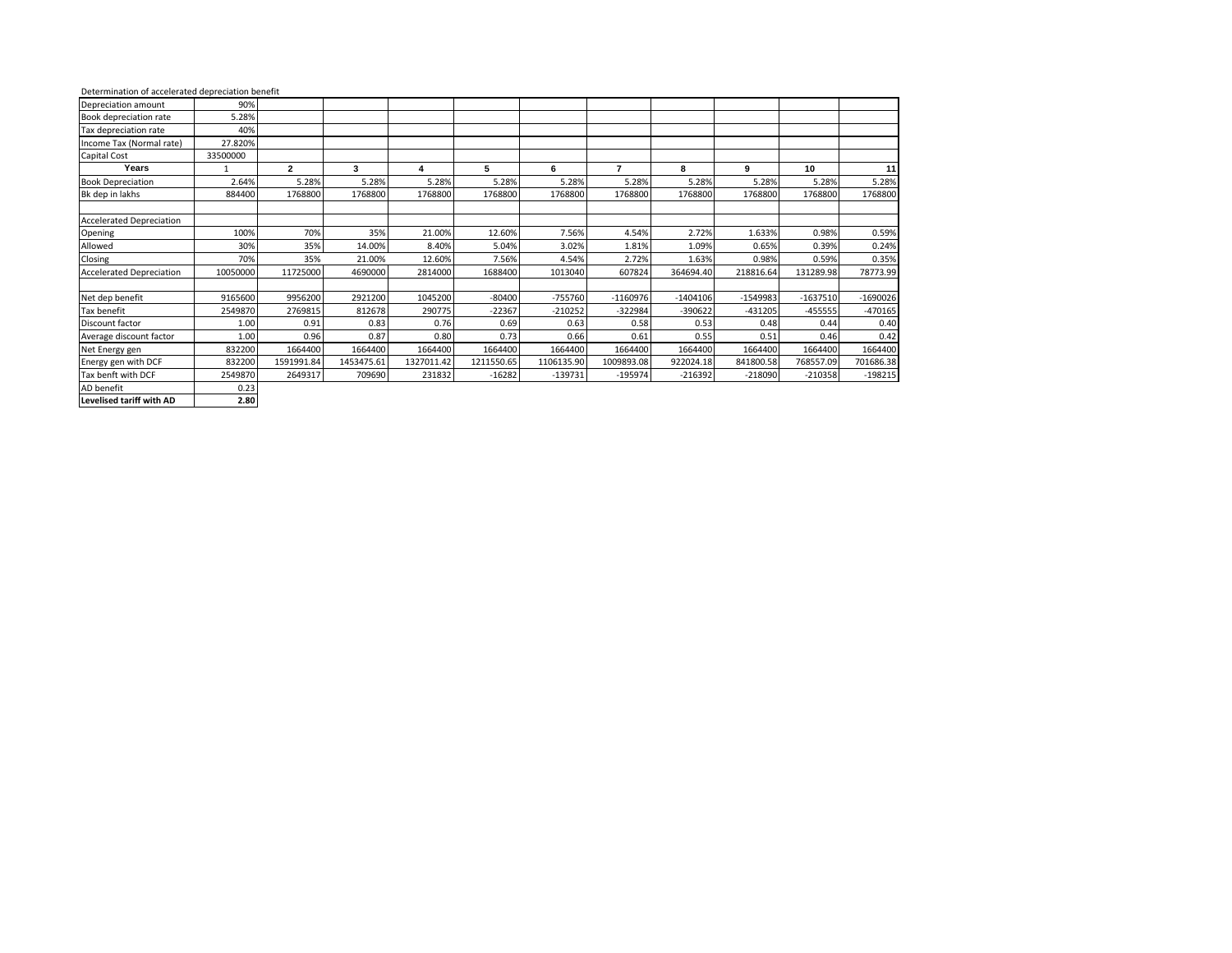|         |         | Tariff Details--- Solar.(PV) |                 |         |         |         |         |                 |         |         |         |         |         |
|---------|---------|------------------------------|-----------------|---------|---------|---------|---------|-----------------|---------|---------|---------|---------|---------|
|         |         |                              |                 |         |         |         |         |                 |         |         |         |         |         |
| 1664400 | 1664400 | 1664400                      | 1664400         | 1664400 | 1664400 | 1664400 | 1664400 | 1664400         | 1664400 | 1664400 | 1664400 | 1664400 | 1664400 |
|         |         |                              | 15 <sup>1</sup> |         |         |         |         | 20 <sup>1</sup> |         | 22      |         |         |         |
| 1768800 | 1768800 | 1768800                      | 1768800         | 1768800 | 1768800 | 1768800 | 1768800 | 1768800         | 1768800 | 1768800 | 1768800 | 1768800 | 1768800 |
| 1145700 | 1145700 | 1145700                      | 1145700         | 1145700 | 1145700 | 1145700 | 1145700 | 1145700         | 1145700 | 1145700 | 1145700 | 1145700 | 1145700 |
| 73141   | 69131   | 65121                        | 61111           | 57101   | 53091   | 49081   | 45071   | 41061           | 37051   | 33041   | 29031   | 25021   | 21011   |
| 864772  | 914237  | 966531                       | 1021817         | 1080265 | 1142056 | 1207381 | 1276444 | 1349456         | 1426645 | 1508249 | 1594521 | 1685728 | 1782151 |
| 84101   | 85479   | 86940                        | 88489           | 90131   | 91872   | 93716   | 95671   | 97742           | 99935   | 102259  | 104721  | 107327  | 110087  |
| 3936514 | 3983346 | 4033092                      | 4085916         | 4141996 | 4201518 | 4264678 | 4331685 | 4402759         | 4478132 | 4558050 | 4642773 | 4732576 | 4827750 |
| 2.365   | 2.393   | 2.423                        | 2.455           | 2.489   | 2.524   | 2.562   | 2.603   | 2.645           | 2.691   | 2.739   | 2.789   | 2.843   | 2.901   |
| 72064   | 76186   | 80544                        | 85151           | 90022   | 95171   | 100615  | 106370  | 112455          | 118887  | 125687  | 132877  | 140477  | 148513  |
| 656086  | 663891  | 672182                       | 680986          | 690333  | 700253  | 710780  | 721948  | 733793          | 746355  | 759675  | 773795  | 788763  | 804625  |
| 728150  | 740077  | 752726                       | 766137          | 780355  | 795424  | 811395  | 828318  | 846248          | 865242  | 885362  | 906672  | 929240  | 953138  |
| 84101   | 85479   | 86940                        | 88489           | 90131   | 91872   | 93716   | 95671   | 97742           | 99935   | 102259  | 104721  | 107327  | 110087  |
| 0.37    | 0.34    | 0.31                         | 0.28            | 0.26    | 0.23    | 0.21    | 0.19    | 0.18            | 0.16    | 0.15    | 0.13    | 0.12    | 0.11    |
| 0.87    | 0.80    | 0.74                         | 0.69            | 0.64    | 0.59    | 0.55    | 0.51    | 0.47            | 0.44    | 0.40    | 0.38    | 0.35    | 0.33    |